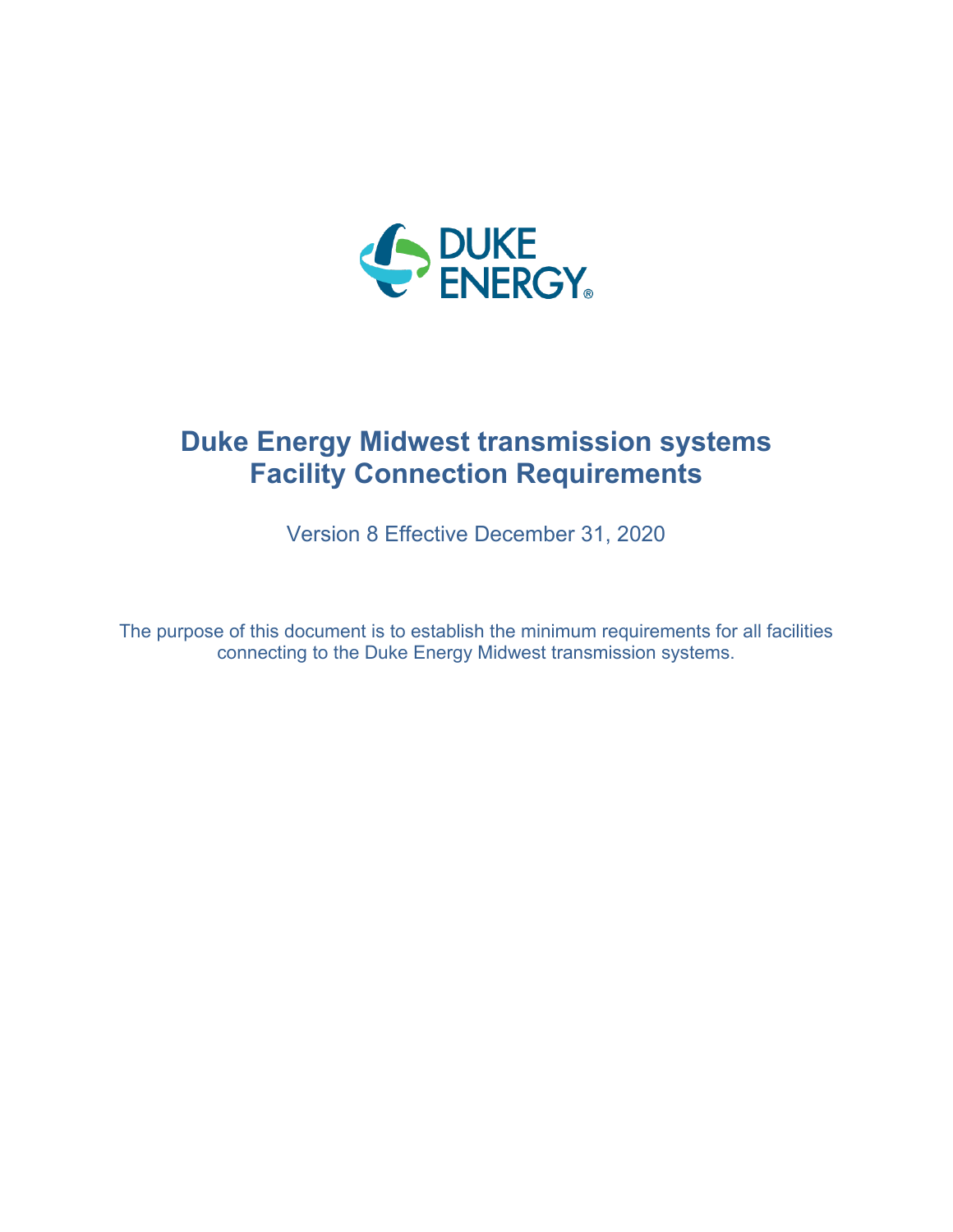

|                  | <b>TABLE OF CONTENTS</b>                                      |    |
|------------------|---------------------------------------------------------------|----|
| 1.               | <b>INTRODUCTION</b>                                           | 3  |
| 2.               | <b>TYPES OF CONNECTED CIRCUIT CONFIGURATIONS</b>              | 9  |
| 3.               | <b>DESIGN REQUIREMENTS FOR CONNECTION</b>                     | 9  |
| 4.               | <b>REQUIREMENTS FOR OPERATION</b>                             | 15 |
| 5.               | <b>PROTECTIVE RELAYING AND COORDINATION</b>                   | 18 |
| 6.               | <b>TESTING AND MAINTENANCE COORDINATION</b>                   | 20 |
| $\overline{7}$ . | <b>METERING</b>                                               | 21 |
| 8.               | <b>VOICE COMMUNICATIONS AND PROCEEDURES</b>                   | 24 |
| 9.               | <b>COSTS INCURRED</b>                                         | 25 |
|                  | <b>10. DESIGN REVIEW</b>                                      | 26 |
|                  | 11. INSPECTION REQUIREMENTS (EXISTING OR NEW)                 | 28 |
|                  | <b>12. FINAL DOCUMENTATION</b>                                | 28 |
|                  | <b>13. APPROVALS</b>                                          | 28 |
|                  | <b>14. SPECIAL PROVISIONS</b>                                 | 28 |
|                  | 15. COORDINATION WITH OTHER CODES, STANDARDS, AND AGENCIES    | 29 |
|                  | <b>16. INDEMNIFICATION</b>                                    | 29 |
|                  | 17. VOLTAGE FLICKER CRITERIA AND HARMONIC DISTORTION CRITERIA | 29 |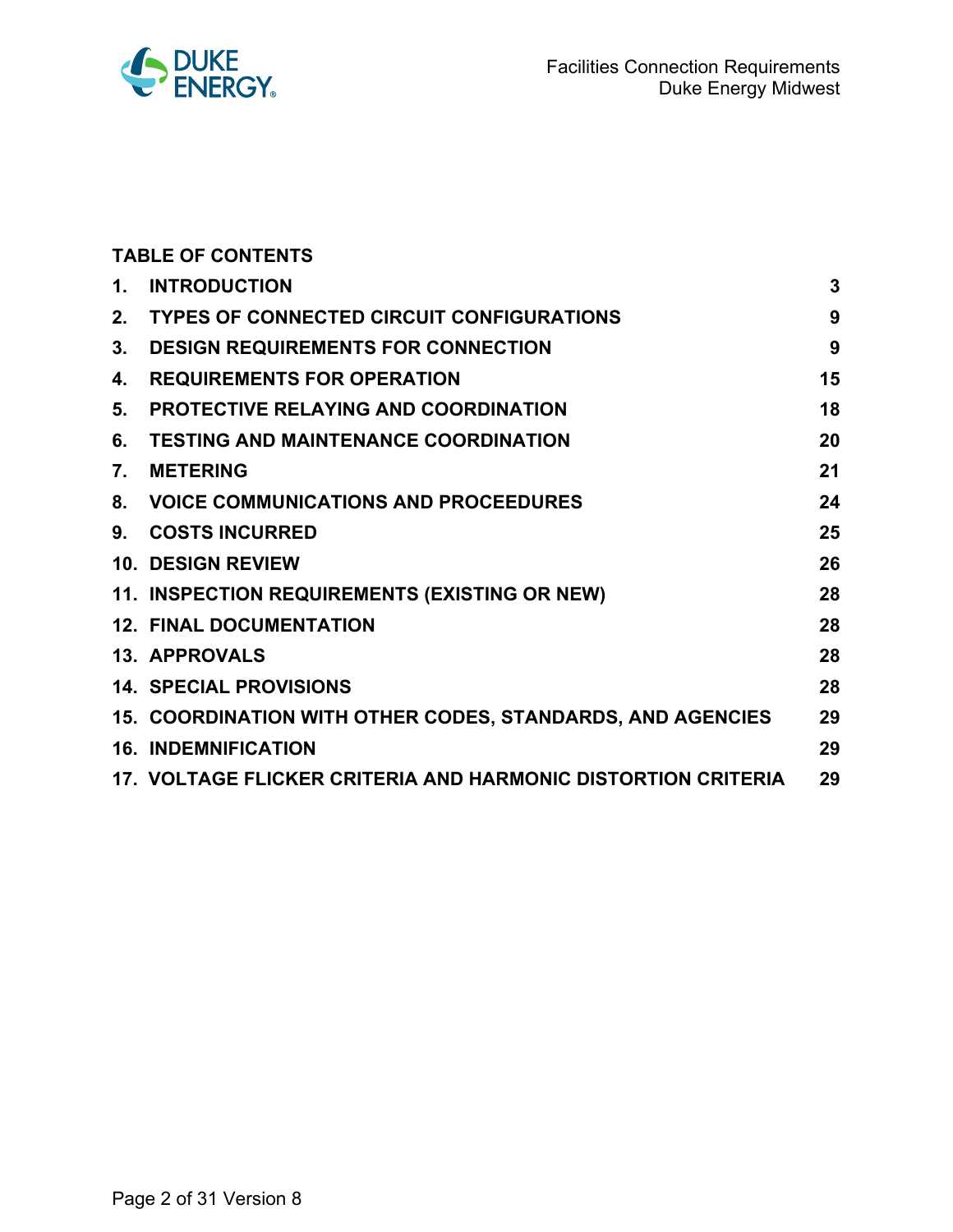

# **1. INTRODUCTION**

The purpose of this document is to establish the minimum requirements for, new or materially modified, all facilities connecting to Duke Energy Midwest transmission systems, which is comprised of, Duke Energy Indiana (DEI), Duke Energy Ohio (DEO) and Duke Energy Kentucky (DEK) transmission systems. The location of the connection and its impacts on the transmission system or other interconnected utility systems determine the specific requirements. These technical requirements are designed to ensure the safe operation and reliability of the Duke Energy Midwest transmission systems.

The North American Electric Reliability Corporation (NERC) has issued a number of standards and operating policies for owners and operators of transmission systems. One such NERC Standard, FAC-001 – Facility Interconnection Requirements, states that Transmission Owners and applicable Generator Owners must document and make facility interconnection requirements available so that entities seeking to interconnect will have the necessary information. This document is written to comply with NERC FAC-001. This document also ensures comparability in the requirements imposed upon the various entities seeking to connect to the to Duke Energy Midwest transmission systems. It facilitates uniform and compatible equipment specifications, design, engineering, installation and operating practices to promote the safety and reliability of service. This document is not intended as a design specification or an instruction manual.

#### 1.1. Scope

This document addresses the technical requirements for connecting new facilities to the Duke Energy Midwest transmission systems. It applies to new connections or material modifications of existing generating units or transmission interconnections as well as existing and new end-user facilities and delivery points. It also applies to incremental additions of generation intended to serve native load. Duke Energy generators, co-generators, qualifying facilities, merchant plants, and non-utility generators are covered under this section.

This document provides a general overview of the functional objectives and requirements to be met in the design of facility connections. These requirements are written to establish a basis for maintaining reliability, power quality, and a safe environment for the general public, power consumers, maintenance personnel and equipment. The requirements and guidelines found in this document are consistent with those used by Duke Energy when installing new Duke Energy facilities or modifying existing Duke Energy facilities. These standards also require those entities seeking to add facilities or connect to the interconnected transmission system to comply with the following documents and standards: Duke Energy Midwest Facility Connection Requirements document; the NERC Reliability Standards, RF Standards, and depending on location MISO and PJM documents. This document is limited to the technical requirements for connected facility design and operation. The MISO and PJM Tariffs and Generation Interconnection Business Practices Manuals (BPM) or PJM Manuals includes processes and procedures necessary to establish a generation interconnection and to reserve and secure transmission service and/or generation deliverability. Transmission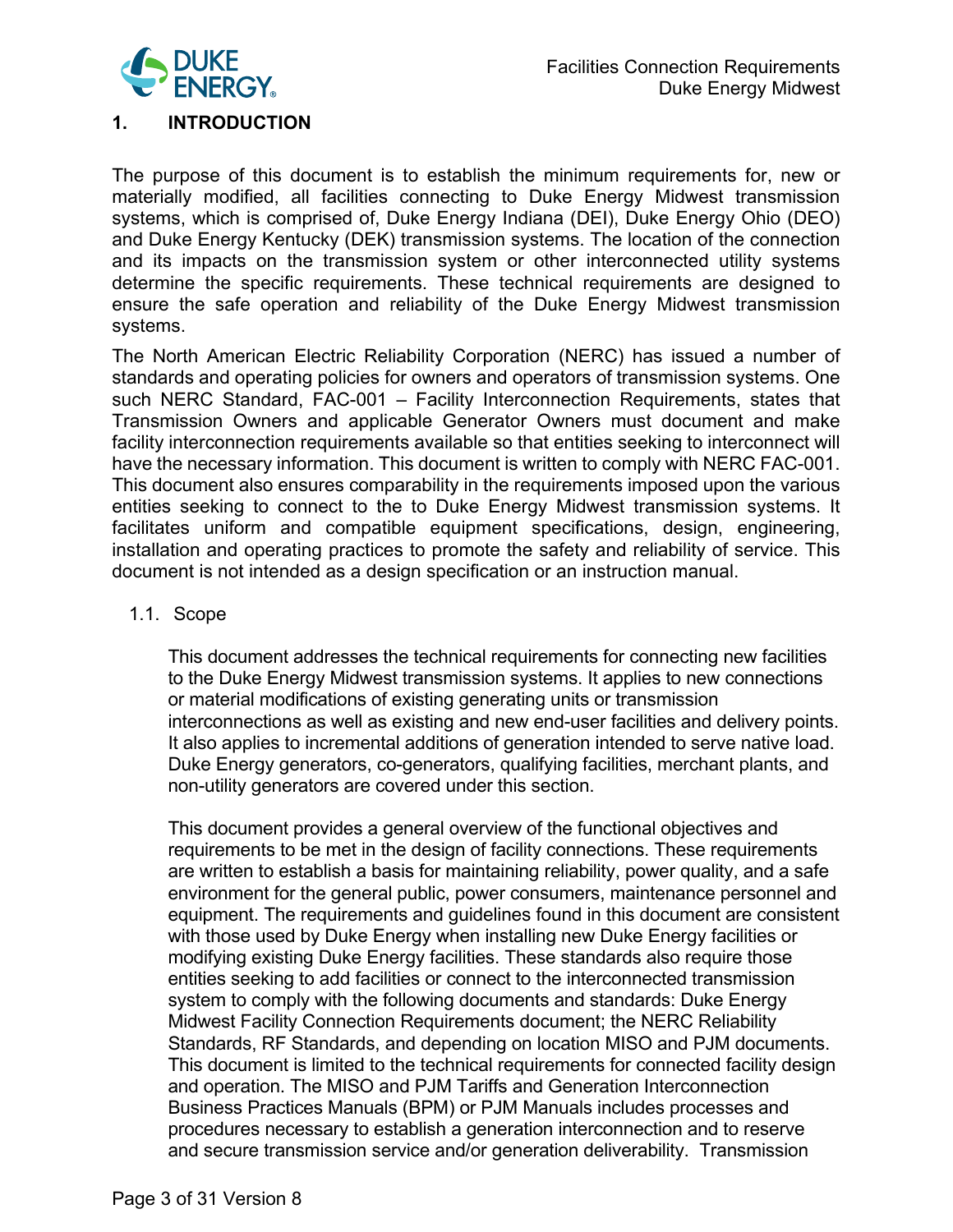

service and/or generation deliverability is required to move the output of the generator(s) onto or out of the Transmission System. The owner of the Facility securing the generation interconnection need not be the same customer securing Transmission service or deliverability.

Detailed, Interconnection Facility specific requirements will be developed as part of an Interconnection Studies and other applicable documents such as, MISO and PJM documents, RF and NERC Planning Standards, applicable National Electrical Safety Code, and applicable State Public Service Commission Rules that apply for Qualifying Facilities wishing to interconnect to the Duke Energy Midwest transmission systems.

Requirements that are specific to generation facilities are noted in the appropriate sections; otherwise this document applies to generation owners, end users or transmission entities requesting to connect to the Transmission System.

- 1.2. Procedures for Requesting Connection to the Transmission System
	- 1.2.1. Application**:** A request from a transmission owner connection to DEI transmission system or end user to connect to any of the Duke Energy Midwest transmission systems must be submitted by written Application addressed as follows: Attention: Director, Midwest Transmission Planning, Duke Energy, 1000 E. Main Street, Plainfield, IN 46168.

 For generation facilities connecting to the Duke Energy Indiana (DEI) transmission system the MISO Generation Procedures and Requirements can be found at:<br><https://www.misoenergy.org/planning/generator-interconnection/>

 For generation and transmission facilities connecting to the Duke Energy Ohio (DEO) or Duke Energy Kentucky (DEK) transmission system the [PJM Tariff and Manuals can be found at:](https://www.pjm.com/planning/services-requests/new-service%20requests.aspx) [https://www.pjm.com/planning/services-requests/new-service requests.aspx](https://www.pjm.com/planning/services-requests/new-service%20requests.aspx)

- 1.2.2. Completed Application: The following information is required on the request:
	- The proposed project name;
	- The location (with drawing), type, size (Voltage at point of interconnection, MW and MVAR), and other characteristics of the load such as arc furnace type, power factor of the electric generator(s) or project, proposed interconnection location which indicates specific Duke Energy Midwest transmission line and location of proposed connection point for transmission interconnection requests;
	- The expected in-service date;
	- Company name and address; and
	- Company representative as contact with mailing address, e-mail address and phone number.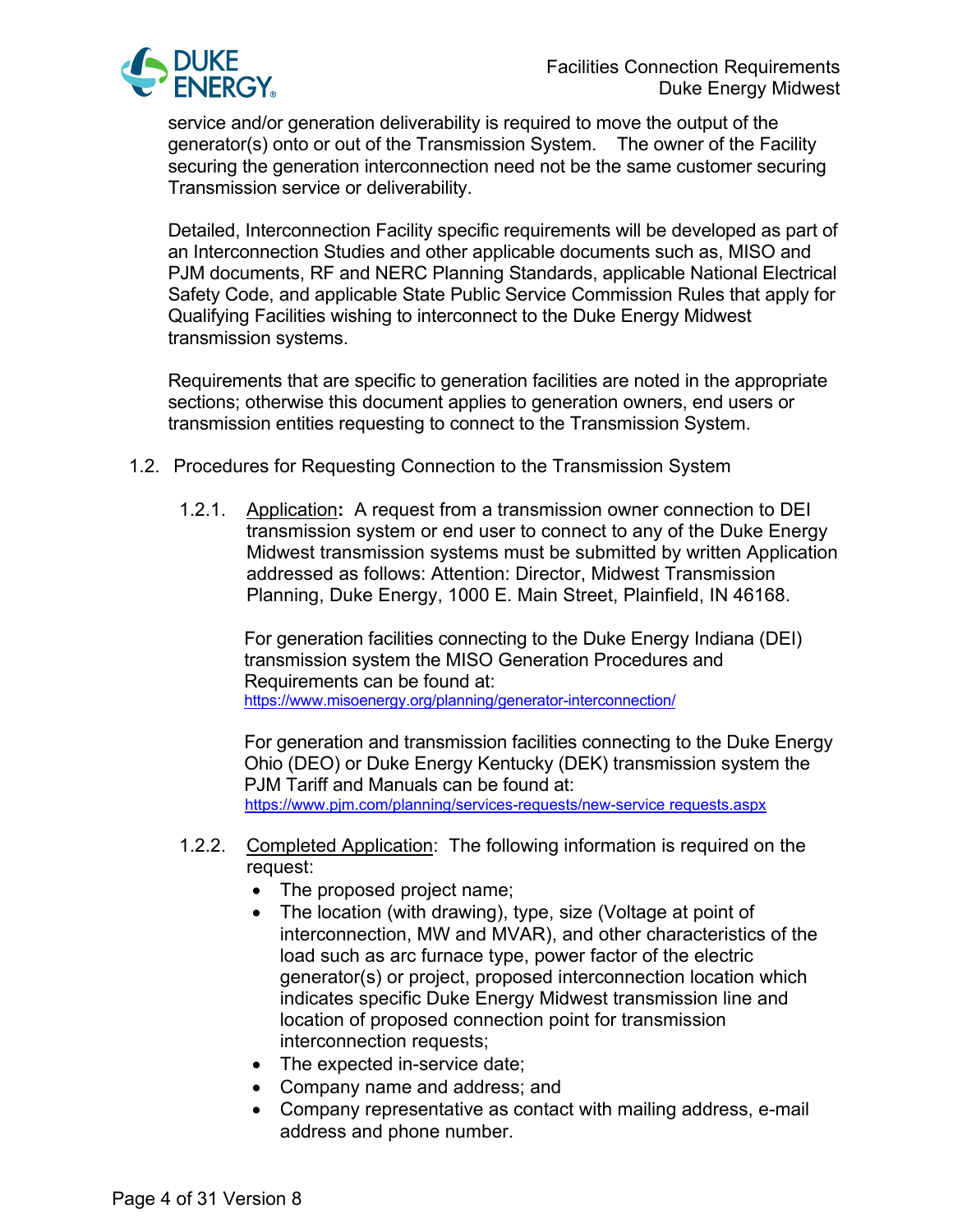

#### 1.3. Connection Studies

MISO or PJM are the Transmission Providers for the Duke Energy Midwest transmission systems. As such, all requests for generation interconnections to the Duke Energy Midwest transmission systems must be filed with MISO or PJM. Generation interconnection and transmission service requests over the Duke Energy Midwest transmission system will follow MISO BPM or PJM Manual and the scope of the connection studies is determined by MISO or PJM and is generally based on the type, location, and power level of the proposed facility. As part of the MISO and PJM processes Duke Energy Midwest and representatives from other impacted transmission systems will participate in these studies through an ad-hoc study group. A report documenting the assumptions, results, and conclusions of the connection studies will be made available to the requester of the generation interconnection study and will be posted on MISO's or PJM's website. Duke Energy Midwest with coordination with MISO and/or PJM and other impacted transmission systems representatives will generally form an ad-hoc group and perform studies and provide a written summary of the results of the studies involving end user requests to connect to the Duke Energy Midwest transmission system or studies involving requests from other transmission entities to connect to the Duke Energy Midwest transmission system. These studies generally include power flow, short circuit, power quality and stability analysis as required for the particular installation. Duke Energy Midwest will notify adjacent transmission owners, MISO and/or PJM that may be affected by the connection to form an adhoc study group. Duke Energy Midwest will share any results of the studies including notification of any new or modified facilities with the ad-hoc study group within required code of conduct rules. These impacted systems may decide to perform their own additional studies. Any disputes between the connecting party and the impacted party must be resolved between the two parties. Duke Energy Midwest will provide any information required to facilitate the dispute resolution.

#### 1.4. Responsibilities

All Facility Owners will be responsible for the costs associated with connecting to the Transmission System. This will include both the costs of the Facility Owner's facilities and all costs of modifications and/or additions to Duke Energy Midwest transmission facilities required to integrate the facilities. Costs assignments related to generation connections or for customers taking service under the MISO or PJM tariffs will be handled pursuant to the MISO or PJM latest tariff.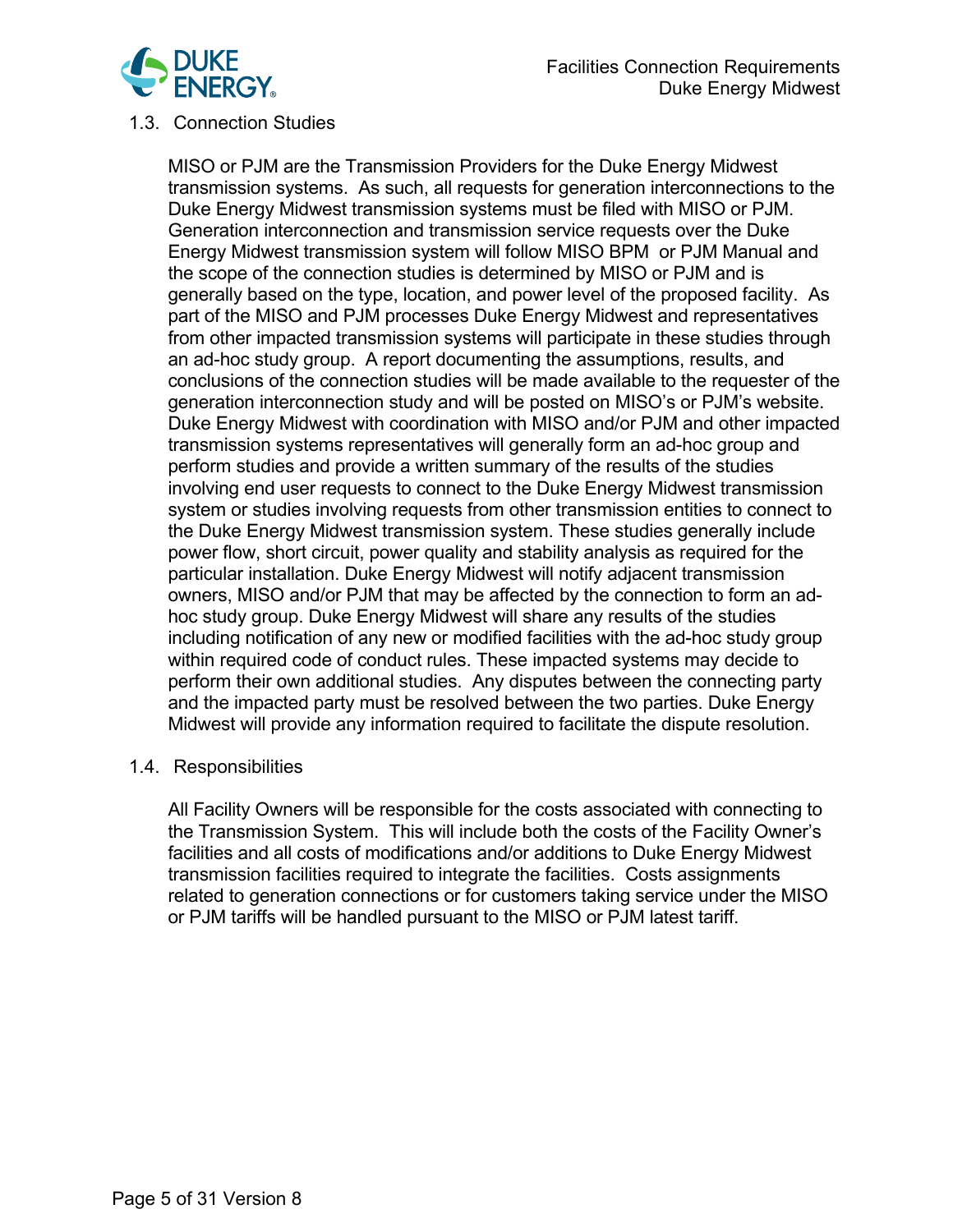

# 1.5. Definitions

- a) "Change of Ownership" means the point where one owner's rights begin and the other owner's rights cease.
- b) "Duke Energy Midwest" means Duke Energy Business Services, Inc., acting as agent for and on behalf of Duke Energy Ohio (DEO), Duke Energy Kentucky (DEK) and Duke Energy Indiana (DEI)., and its permitted successors and assigns.
- c) "Duke Energy Midwest-Owned Interconnection Facilities" means all those facilities or portions of facilities owned by Duke Energy Midwest, from the Interconnection Point up to the Delivery Point, which, in conjunction with the Facility-Owned Interconnection Facilities, are necessary to effect the transfer of power between the Facility and the Transmission System and the provision of ancillary services to the Facility, and shall include any modifications, additions, or upgrades made to those facilities.
- d) "Control Area" means an electric power system or combination of electric power systems to which a common automatic generation control scheme is applied in order to:

match, at all times, the power output of the generators within the electric power system(s) and capacity and energy purchased from entities outside the electric power system(s), with the load within the electric power system(s);

maintain scheduled interchange with other Control Areas, within the limits of Good Utility Practice;

maintain the frequency of the electric power system(s) within reasonable limits in accordance with Good Utility Practice; and

provide sufficient generating capacity to maintain operating reserves in accordance with Good Utility Practice.

- e) "Delivery Point" means the point at which the Duke Energy Midwest-Owned Interconnection Facilities are connected to the Transmission System.
- f) "Direct Assignment Facilities" means facilities or portions of facilities that are constructed by the Duke Energy Midwest for the sole use/benefit of a particular Facility Owner requesting a connection to the Transmission System.
- g) "Emergency" has the meaning customarily attributed to it in the electric utility industry in the United States. It includes, without limitation, any condition on the Facility, the Interconnection Facilities, the Transmission System or the Transmission System of other utilities which is likely to result in imminent significant disruption to service to consumers or is imminently likely to endanger life or property.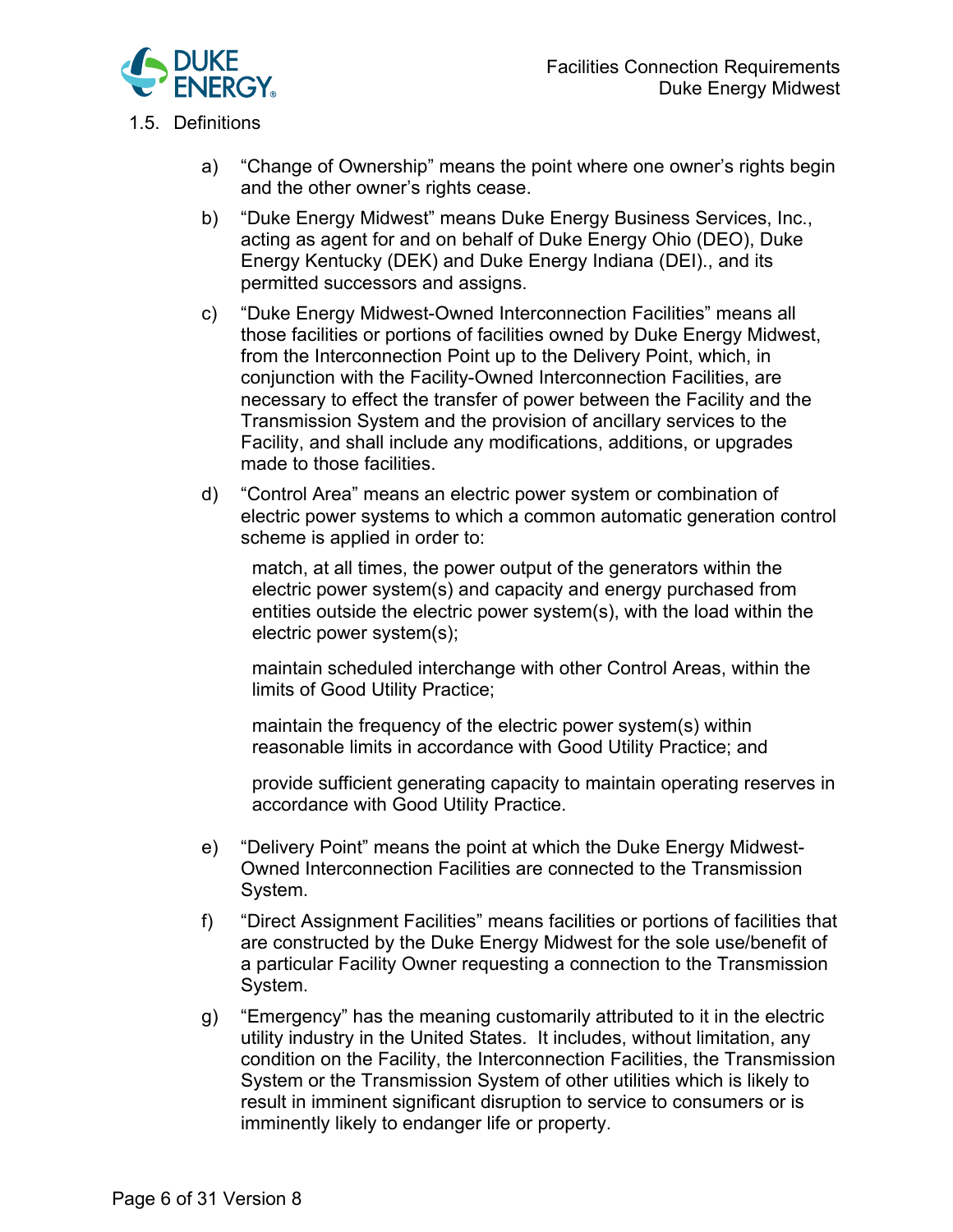

- h) "EMS" means Energy Management System, a data acquisition and control computer system maintained and used by Duke Energy Midwest to gather real time information regarding the Transmission System and to provide remote control of individual Duke Energy Midwest switching devices and generating units. The EMS also acts as an accounting and detailed calculation platform to refine and store data.
- i) "Facilities Construction Agreement" means the agreement that details the costs, construction schedule and responsibilities of each party during the construction of the Interconnection Facilities.
- j) "Facility" means the substation, generation (if applicable) and other facilities to be constructed, owned, and operated by the Facility Owner.
- k) "Facility-Owned Interconnection Facilities" means all those facilities or portions of facilities owned by Facility Owner, from the Facility up to the Interconnection Point, which, in conjunction with the Duke Energy Midwest-Owned Interconnection Facilities, are necessary to effect the transfer of power between the Facility and the Transmission System.
- l) "Facility Owner" means the organization that is the actual owner of the facilities being connected into the Transmission System.
- m) "Flicker" means low frequency voltage fluctuations that can be observed through changes in intensity or color of illumination. Flicker is measured using an IEC flicker meter.
- n) "Generation" means the electrical capacity and energy produced at the Facility, if applicable.
- o) "Generator Capability Curve" means the production of megawatts and megavars throughout its output range, which is typically provided by the manufacturer of the generating unit.
- p) "Good Utility Practice" means any of the practices, methods and acts engaged in or approved by a significant portion of the electric utility industry in the United States. These practices may occur during the relevant time period, or any of the practices, methods and acts, which, in the exercise of reasonable judgment in light of the facts known at the time the decision was made. They could have been expected to accomplish the desired result at a reasonable cost consistent with good business practices, reliability, safety and expedition. Good Utility Practice is not intended to be limited to the optimum practice, method, or act to the exclusion of all others, but rather includes all acceptable practices, method, or acts generally accepted in the region. Good Utility Practice shall include, but not be limited to, NERC, RF, applicable MISO or PJM, and National Electrical Safety Code criteria, rules and standards, as they may be amended from time to time, including the rules and guidelines and criteria of any successor organizations.
- q) "Harmonics" means the content of a signal whose frequency is an integer multiple of the actual system frequency, i.e. the main frequency produced by the generators or for the United States, 60 cycles per second.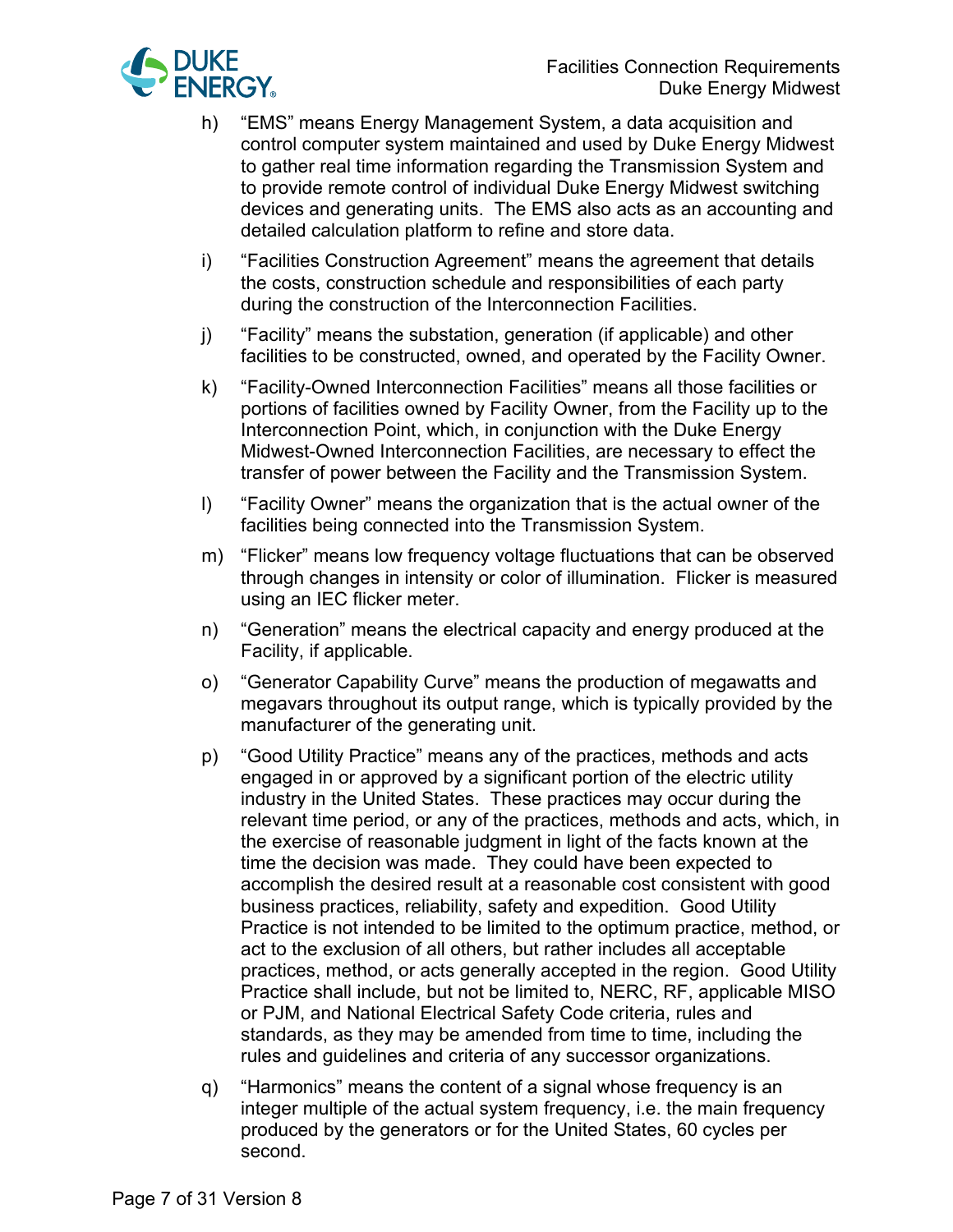

- r) "Interconnection Agreement" means the agreement that documents the physical interconnection between the Facility Owner (if a generator owner or transmission entity) and Duke Energy Midwest, and defines the continuing responsibilities and obligations of the Facility Owner and Duke Energy Midwest during the term of the agreement.
- s) "Interconnection Facilities" means the Duke Energy Midwest-Owned Interconnection Facilities and the Facility-Owned Interconnection Facilities collectively.
- t) "Interconnection Point" means the Change of Ownership point at which point the Facility-Owned Interconnection Facilities are connected to the Duke Energy Midwest-Owned Interconnection Facilities.
- u) "Metering Point" means the point at which the amount of Generation delivered to the Transmission System is measured, or the amount of load delivered to the customer or the amount of power exchanged between Duke Energy Midwest and another transmission entity.
- v) "MISO" means the Midcontinent Independent Transmission System Operator, Inc. or any other independent system operator or regional transmission organization or group to which the Transmission System becomes subject to or parts of, or any successor organization(s).
- w) "NERC" means the North American Electric Reliability Corporation or any successor organization.
- x) "OATT" means the Duke Energy Midwest or the MISO Open Access Transmission Tariff or PJM Open Access Transmission Tariff as filed with the Federal Energy Regulatory Commission, and which may be modified from time to time.
- y) "Party" means Facility Owner or Duke Energy Midwest, and their permitted successors and assigns.
- z) "PJM" means PJM Interconnection or any other independent system operator or regional transmission organization or group to which the Transmission System becomes subject to or parts of, or any successor organization(s).
- aa) "RF" means Reliability*First* Corporation or any successor organization.
- bb) "SCADA" means Supervisory Control and Data Acquisition system.
- cc) "Transmission System" means the transmission facilities owned, operated or controlled by Duke Energy Midwest, including conductors, circuit breakers, switches, transformers and other associated equipment used to control the transfer of energy from one place to another, and shall include any modifications, additions, or upgrades made to those facilities.
- dd) Any term used in the plural has the same meaning as the singular definition.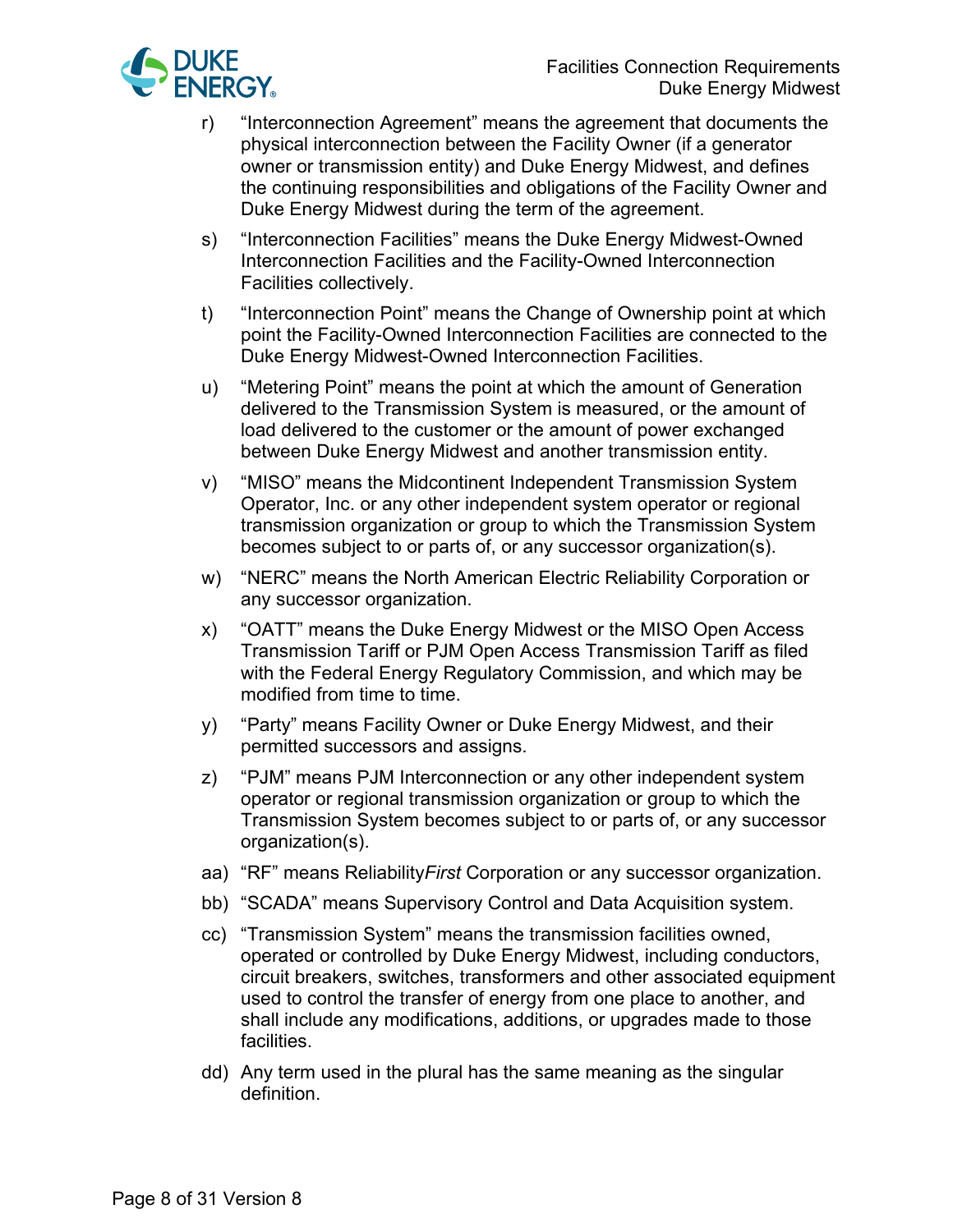

# **2. TYPES OF CONNECTED CIRCUIT CONFIGURATIONS**

The typical connection between the Facility-Owned Interconnection Facilities and the Transmission System will be designed in a way to minimize the adverse reliability impacts to the Transmission System. It will also allow Duke Energy Midwest to operate the Transmission System without degradation in the event of failure of the Facility. Typical arrangements for facilities connected to existing Duke Energy Midwest substations include but not limited to a breaker and a half bus, and a breakered ring bus. Actual configurations may vary depending on the location of the Interconnection Point and the Transmission System schemes already in place.

# **3. DESIGN REQUIREMENTS FOR CONNECTION**

The Facility Owner is responsible for installing appropriate equipment and facilities so that the Facility does not degrade Duke Energy Midwest's safety and operating standards. The Facility Owner is also responsible for meeting any applicable federal, state, and local codes along with any applicable NERC, RF,MISO or PJM requirements. The minimum Transmission System connection requirements are as follows.

# 3.1. Frequency

Generators shall provide balanced, symmetrical, three-phase power at a nominal frequency of 60 Hz.

## 3.2. System Protection

Protective relaying is required to protect personnel and equipment from the effects of hazards introduced to the Transmission System through natural and man-made events. The protective relaying should be set such as to isolate the piece of faulty equipment as quickly as possible by operating the minimum number of devices and minimizing the effect to the rest of the interconnected power system. The Facility Owner is responsible for providing adequate protection to its facilities and to Duke Energy Midwest-Owned Interconnection Facilities under any transmission operating condition, whether or not their facilities are in operation. Configurations which result in a "three terminal" protective relaying scheme are generally not permitted because of degraded fault clearing performance on the Duke Energy Midwest transmission system and the added complexity of the schemes. See Section 5 for more protective relaying requirements.

# 3.3. Interrupting Device/Breaker Duty

The Facility Owner shall provide three-phase circuit interrupting device(s) with appropriate protective relaying systems (as stated in Section 5). The device(s) shall isolate the Facility from the Duke Energy Midwest electrical system for all faults, loss of Duke Energy Midwest supply, or abnormal operating conditions (listed in Section 3.2) regardless of whether or not the Facility is operating.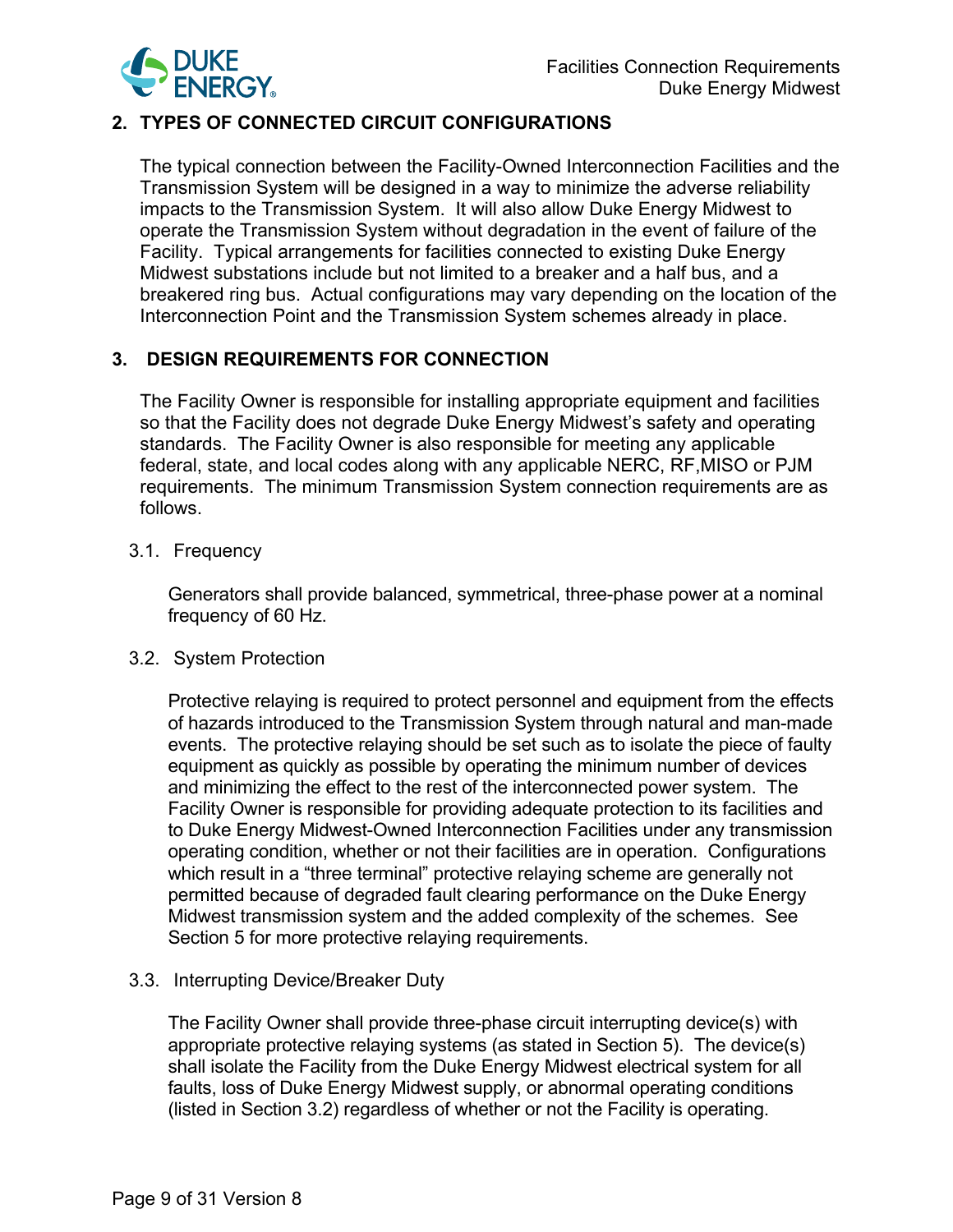

This device shall be capable of interrupting the greater of the maximum available fault current at that location available from the Transmission System or from the Facility. Duke Energy Midwest will provide the following short circuit data for the Delivery Point: 3 phase fault MVA and single line to ground fault amps. The three-phase device shall interrupt all three phases simultaneously and shall have maximum operation time of 2 cycles or less from time of energization of the trip coils(s). The tripping control of the circuit-interrupting device shall be powered independently of the Transmission System or Facility AC sources in order to permit operation upon loss of the Transmission System connection or the Facility AC supply. The protective trips to the interrupting device should be arranged into two independent trip circuits including separate relay trips, separate DC control busses and two trip coils. (see Section 3.6).

Generally, automatic reclosing of the Facility's interrupting device is not desired. If the Facility's configuration requires automatic reclosing, Duke Energy Midwest will provide the specific reclosing times for the Facility's interrupting devices. It is the Facility Owner's responsibility to design and maintain their interrupting device(s), contingent on Duke Energy Midwest approval, to properly isolate the Facility upon loss of the Duke Energy Midwest connection until the appropriate Duke Energy Midwest facilities are returned to service.

## 3.4. Surge Protection/Insulation Coordination

The minimum substation/line Basic Insulation Levels (BIL) and arrester ratings are shown below to be used for insulation coordination.

| Nominal | Substation | <b>Bank</b> | Line     | Line | Switch | Transformer |
|---------|------------|-------------|----------|------|--------|-------------|
| System  | Bus B.I.L. | Arrester    | Arrester | KV   | Rating | B.I.L (kV)  |
| Voltage | KV         | KV          | KV       |      |        | Internal    |
| 138     | 550        | 108         | 108      | 700  | 115    | 550/550     |
| 230     | 900        | 180         | 180      | 1250 | 230    | 825/900     |
| 345     | 1300       | 276         | 276      | 1550 | 345    | 1050/1300   |
| 765     | 2050       | 588         | 588      | N/A  | 765    | 1800/2050   |

# Substation/Line BIL Ratings For Equipment

## 3.5. System Grounding

The Facility must be electrically grounded in such a way that coordination is maintained with the Duke Energy Midwest protective relay system, and that Duke Energy Midwest facilities will be protected from deleterious voltages during fault conditions. Specific grounding requirements will be established on a case-by-case basis.

#### 3.6. Voice Communication Circuit

The Facility Owner may be required to establish a dedicated voice communication circuit from the Facility to the Duke Energy Midwest Energy Control Center ("ECC") to permit coordination of the synchronization and operation of the Facility.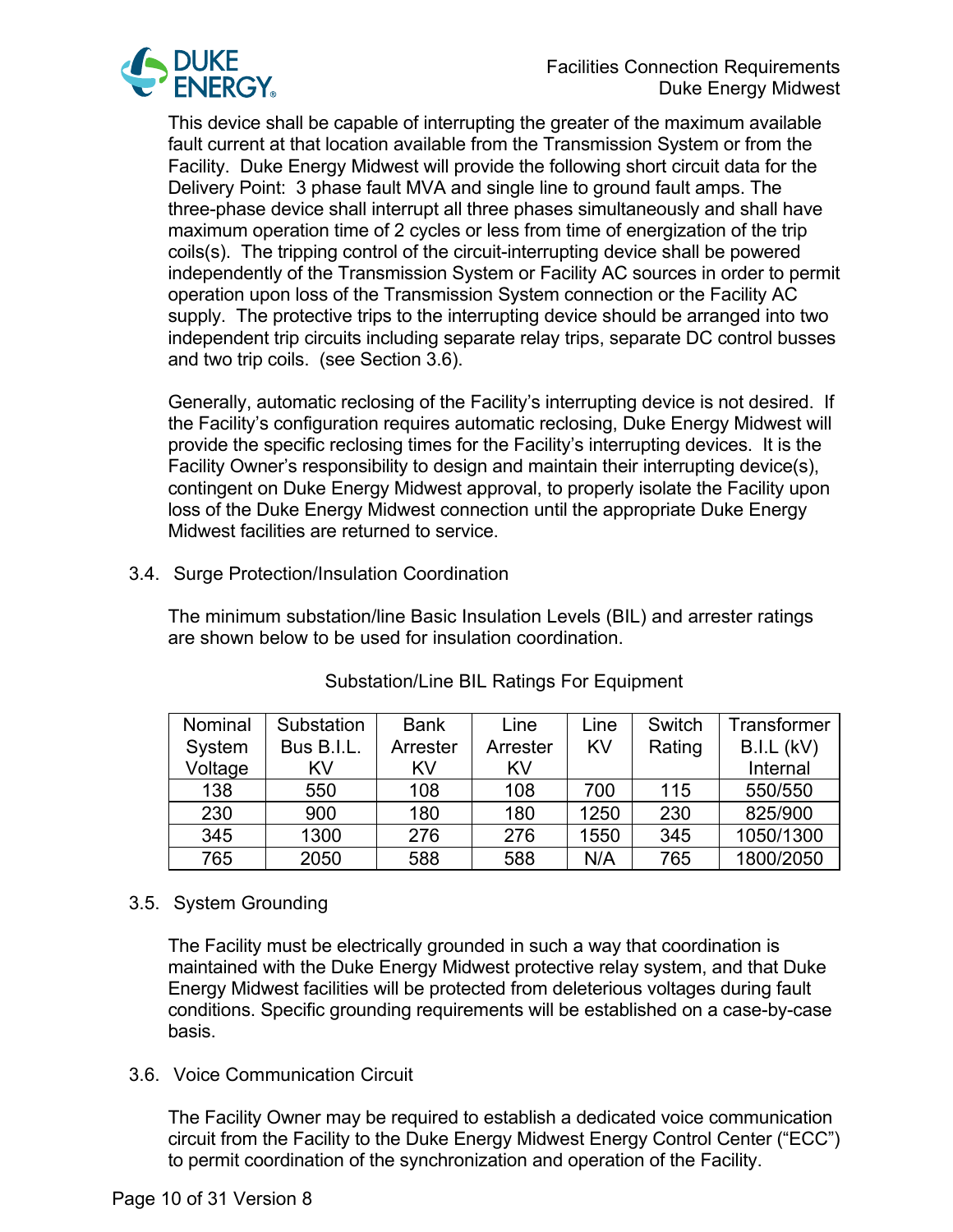

#### 3.7. Disconnecting Devices

All generator connections to the Duke Energy Midwest system require a threephase motor operated air break switch. The disconnecting device is to be supervisory controllable from the Duke Energy Midwest ECC. The disconnecting device shall be mechanically lockable in the open position with a Duke Energy Midwest padlock in order to provide a visible, physical electric isolation of the Facility. When the disconnecting device is operated to the open position, Duke Energy Midwest must be able to remotely disable all tripping signals and return Duke Energy Midwest's system to a normal operating state. The disconnecting device shall be identified with a designated equipment number acceptable to Duke Energy Midwest naming convention and must be accessible to Duke Energy Midwest at all times. For non-generator connections to the Duke Energy Midwest system, Duke Energy Midwest may require that the disconnecting device be equipped with motor operators and with capability to be supervisory controlled from the Duke Energy Midwest ECC.

#### 3.8. Disturbance Monitoring

In order to determine the performance of the overall Transmission System and to determine causes of system disturbances, RF may require the installation of disturbance monitors at specific locations and specific types (e.g. fault recording or dynamic recording). The Facility must install disturbance-monitoring equipment with sufficient capability to permit adequate analysis of electrical disturbances on the Transmission System as required by RF. The Facility Owner is responsible for meeting RF requirements related to disturbance monitoring equipment per NERC Standard VAR-002 (available at [www.rfirst.org\)](http://www.rfirst.org/).

3.9. Transient Stability Performance

Transient stability performance of generators is the responsibility of the generator owner. Transient stability performance should be in accordance with Duke Energy Midwest's transient stability criteria, which is provided in Duke Energy Midwest's FERC Form 715.

#### 3.10. Excitation Control

For generators, each unit in the Facility must be equipped with an Automatic Voltage Regulator (AVR). The excitation system must always be operated in the automatic voltage control mode unless approved otherwise by Duke Energy Midwest or MISO or PJM. Generating plants with a total net summer demonstrated capacity of less than 100 MW will be exempt from this requirement. In addition to the normal excitation system and automatic voltage regulation equipment, the following controls are also required for each synchronous generator: 3.10.1. Overcurrent Limiter

> The excitation system is to be provided with a current limiting device which will supercede or act in conjunction with the AVR to automatically reduce excitation so that generator field current is maintained at the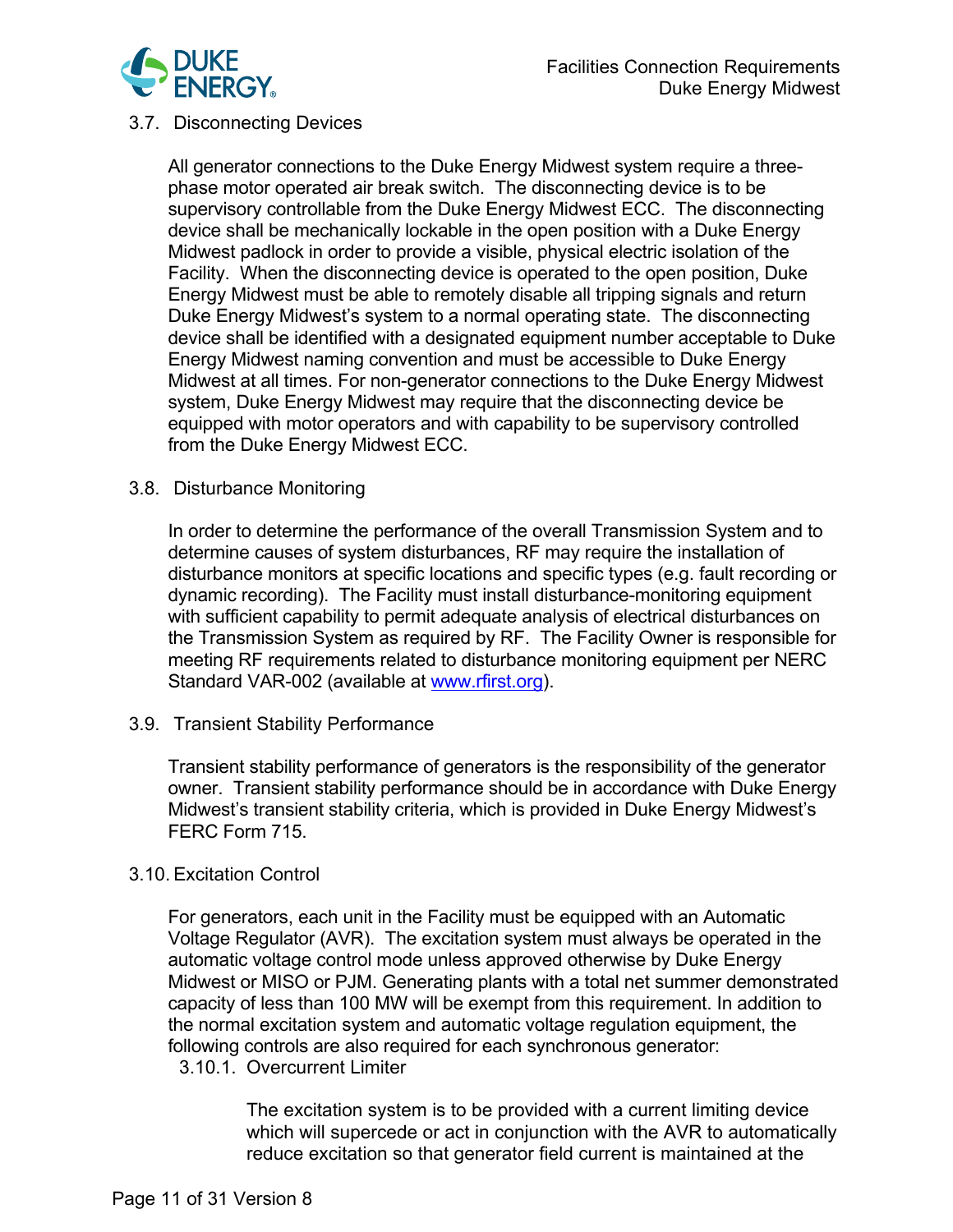

allowable limit in the event of sustained under-voltages on the Transmission System. This device must not prevent the exciter from going to and remaining at the positive ceiling following the inception of a fault on the power system. The amount of time that the exciter is allowed to remain at the positive ceiling shall be provided to Duke Energy Midwest upon request.

3.10.2. Underexcitation Limiter

A limiter to prevent instability resulting from generator underexcitation is required.

3.10.3. Power System Stabilizer

MISO, PJM, and/or Duke Energy Midwest studies may identify the need for the use of power system stabilizers, depending on the plant size, excitation system type and settings, Facility location, area transmission system configuration and other factors. This will be determined on a case-by-case basis.

#### 3.11. Speed Governing

All synchronous generators connected to the Duke Energy Midwest transmission system shall be equipped with speed governing capability. This governing capability shall be unhindered in its operation consistent with overall economic operation of the Generation. Overspeed protection in the event of load rejection is the responsibility of the Facility Owner.

#### 3.12. Dynamic Performance Data

For generators, dynamic performance data shall be made available to MISO or PJM and Duke Energy Midwest. This data is required to evaluate the system dynamic performance of the Facility, which includes but is not limited to transient stability. The Facility Owner shall submit dynamic performance data per MISO Tariff Attachment X or PJM Open Access Transmission Tariff Attachment N.

#### 3.13. Generator Step-Up and Auxiliary Transformers

For generators requesting connection to the Duke Energy Midwest transmission system, the owner must supply tap settings, available tap ranges and impedance data for generator step-up and upon request for auxiliary transformers. Duke Energy Midwest may require changes to the tap settings and will notify the generator owner of the change along with a technical justification for the change. Generating plants with a total net summer demonstrated capacity less than 100 MW will generally be excluded from these reporting requirements.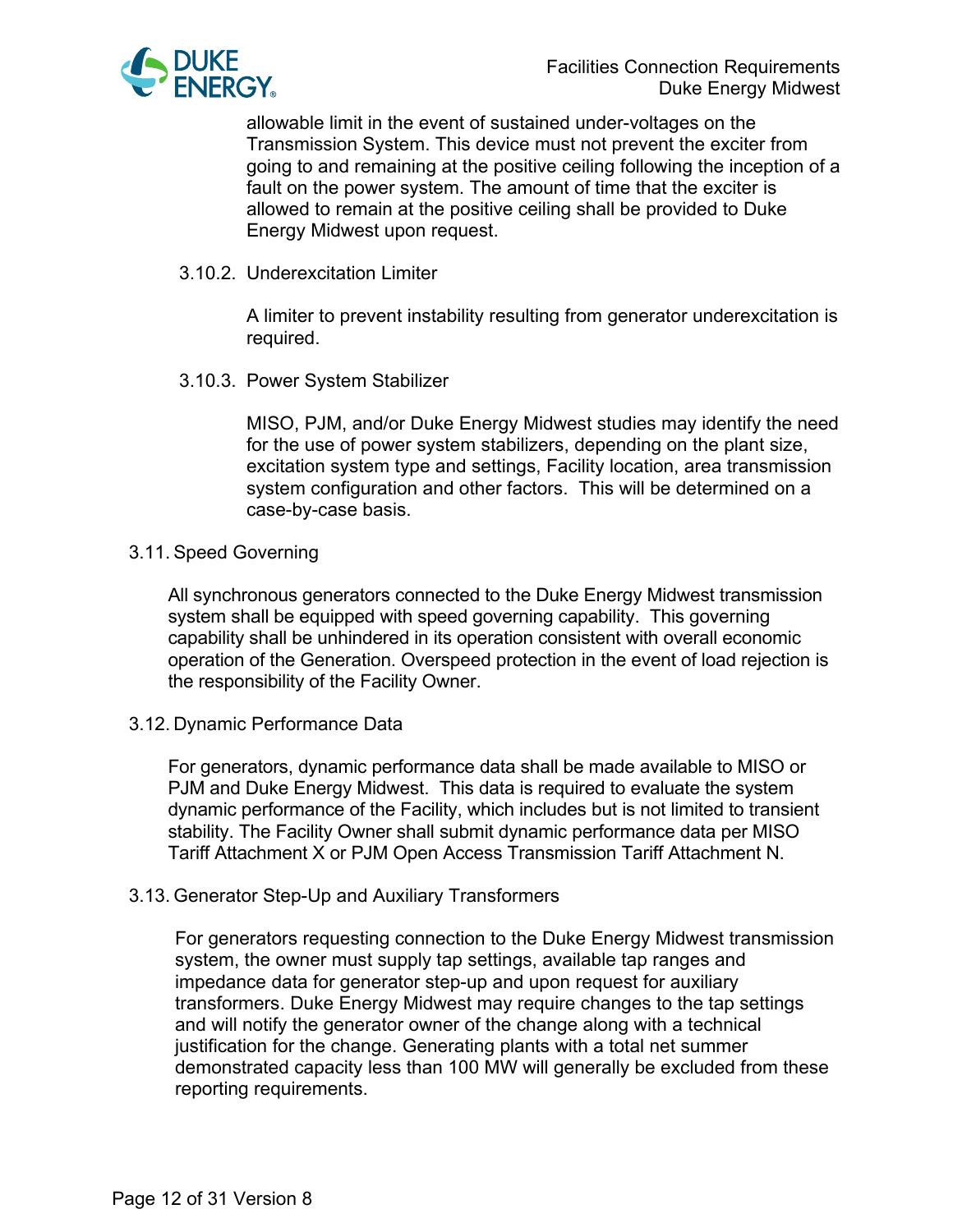

# 3.14. Automatic Generation Control (AGC)

For generators, depending upon various Control Area factors applicable to tie line and frequency regulation, provisions for dispatch control of Generation by Duke Energy Midwest, AGC system may be required. This will be considered on a case-by-case basis and any provision for control by AGC shall be included in an Interconnection Agreement between the Facility Owner, MISO, PJM and Duke Energy Midwest.

#### 3.15. Black Start Capability

For generators requesting connection to the Duke Energy Midwest transmission system, depending upon the Facility connection, location and other factors applicable to system restoration in the event of a blackout, the provision of black start capability may be desirable. A black start capable generation facility is one that can be started without the aid of off-site power supplied by the Transmission System. However, with or without black start capability, the generator is expected to participate in system restoration efforts in the event of a system wide blackout. As a minimum, the generator will be expected to have the ability to synchronize units to the Transmission System in the frequency range identified in section 4.1. The generator must also be capable of operating at low output levels, and participate in frequency control of the system instead of base loading the unit. Responsibilities of the generator for black start capability will be addressed in the Interconnection Agreement.

## 3.16. Sub-Synchronous Torsional Interactions or Resonances

For generators, depending upon the specific location of the Facility in the Transmission System, close electrical proximity to series compensated transmission lines or FACTS devices may result in undesirable or damaging subsynchronous currents. Also, the provision of high speed reclosing following transmission line faults may result in excessive torsional duties. The generator must provide Duke Energy Midwest with immunity from damaging torsional oscillations resulting from all Transmission System operations, and insure that the turbine-generator is not excited into resonance by normal system operations. The Interconnection Agreement shall address these matters.

## 3.17. Unbalanced Electric Conditions

## 3.17.1. Voltage Balance

For generators, all three-phase generation shall produce balanced 60 Hz voltages. Voltage unbalance attributable to the Facility's combined generation and load shall not exceed 1.0% measured at the Interconnection Point. Voltage unbalance is defined as the maximum phase deviation from average as specified in ANSI C84.1, "American National Standard for Electric Power Systems and Equipment – Voltage Ratings, 60 Hertz."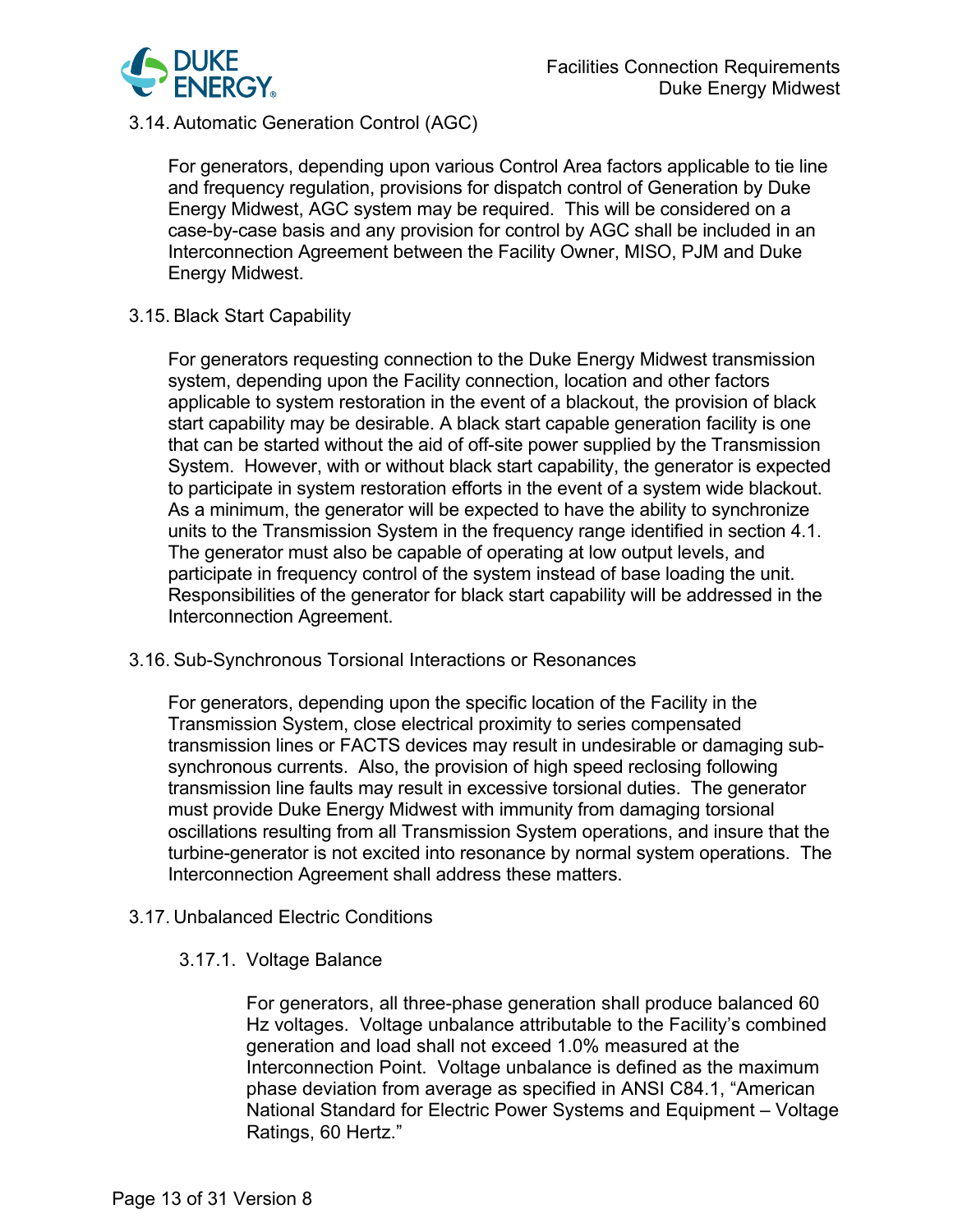

3.17.2. Current Balance

Phase current unbalance attributable to the Facility's combined generation and load shall not exceed that which would exist with balanced equipment in service, measured at the Interconnection Point.

- 3.18. Harmonics and Flicker (Power Quality)
	- 3.18.1. The Facility Owner shall take responsibility for limiting Harmonic voltage and current distortion and/or voltage  $F$ licker<sup>[1](#page-13-0)</sup> caused by their equipment. Specific Duke Energy Midwest Harmonics and Flicker criteria are given in Section 17.
	- 3.18.2. Limits for Harmonic distortion (including inductive telephone influence factors) are consistent with those published in the latest issues of ANSI/IEEE 519, "Recommended Practices and Requirements for Harmonic Control in Electrical Power Systems."
	- 3.18.3. Acceptance of Flicker emissions by the Facility Owner shall follow IEC 61000-3-7, "Assessment of emission limits for fluctuating loads in MV and HV power systems." Compatibility levels for LV ( $\leq$ 1 kV) Flicker are Pst = 1.0 and Plt = 0.8. Planning levels for MV (1kV<V≤35kV) Flicker are Pst = 0.9 and Plt 0.7. Planning levels for HV and EHV (>35kV) are Pst = 0.8 and  $PIt = 0.6$ .
	- 3.18.4. Depending upon the nature of the Facility and its location, Duke Energy Midwest may require the installation of a monitoring system to permit ongoing assessment of compliance with these criteria. The monitoring system, if required, will be installed at the Facility Owner's expense.
	- 3.18.5. Situations where high voltage Flicker, high harmonic voltages and/or high harmonic currents originate from the Transmission System are to be addressed in the Interconnection Agreement.

<span id="page-13-0"></span> $1$  Flicker is low frequency voltage fluctuations that can be observed through changes in intensity or color of illumination. Flicker is measured using an IEC flickermeter.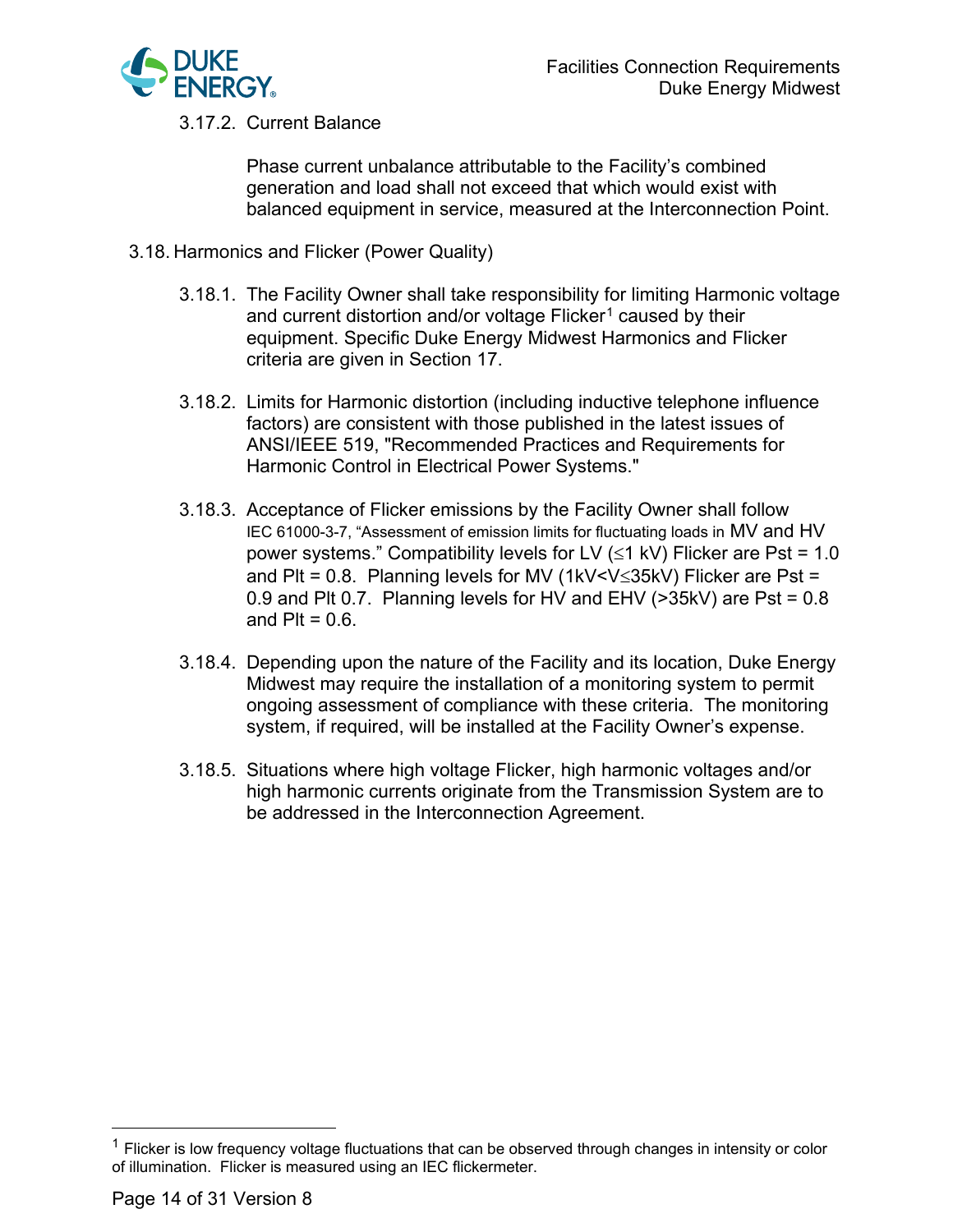

# **4. REQUIREMENTS FOR OPERATION**

The Facility Owner will be responsible for operating their Facility in a safe manner, and with full cooperation under the supervision of the Duke Energy Midwest operation centers, security coordinators or independent regional system operation center. The Facility will notify the Duke Energy Midwest ECC and Duke Energy Midwest's Control Area Operations before any planned startup or shutdown of generation at the Facility and as soon as practical after the onset of an unplanned shutdown or trip of the facilities. For generators, the Facility Owner will also notify Duke Energy Midwest as soon as practical regarding the removal of any faulted equipment from the Facility associated with the high voltage side of the step-up transformer. A Facility generator shall not synchronize to, nor supply power into, the Transmission System unless a specific agreement has been made to supply power to the Transmission System in accordance with appropriate open access transmission tariffs.

Only under the direct supervision of the ECC will the Facility at any time energize any part of the Transmission System facilities that have been de-energized. Failure to comply has the potential to cause hazard or injury to personnel or to the public as well as damage to equipment and thus make the Facility Owner liable for such damages.

The minimum requirements for operation of facilities on the Transmission System are contained herein.

#### 4.1. Synchronization

The Facility Owner will own, test, and maintain equipment that will synchronize the facilities to the Transmission System. The Facility Owner assumes all responsibility for properly synchronizing their facilities with the Transmission System. Upon loss of the Duke Energy Midwest supply, the Facility shall immediately be separated from the Transmission System. Synchronizing of facilities to the Transmission System may be, at Duke Energy Midwest's discretion, performed under the direction of the Duke Energy Midwest ECC.

#### 4.2. Net Demonstrated MW Capability - Generators

The Facility Owner shall provide the net demonstrated real power capability annually to Duke Energy Midwest in accordance to testing procedures outlined in the NERC Standard MOD-0025. Other generator parameters must also be provided as required.

#### 4.3. Voltage Schedule or Reactive Control Requirements

For generators, Duke Energy Midwest will provide a voltage range schedule to the Facility that will be set on a time of day and day of week basis, and may be revised from time to time by Duke Energy Midwest. Any necessary deviation from the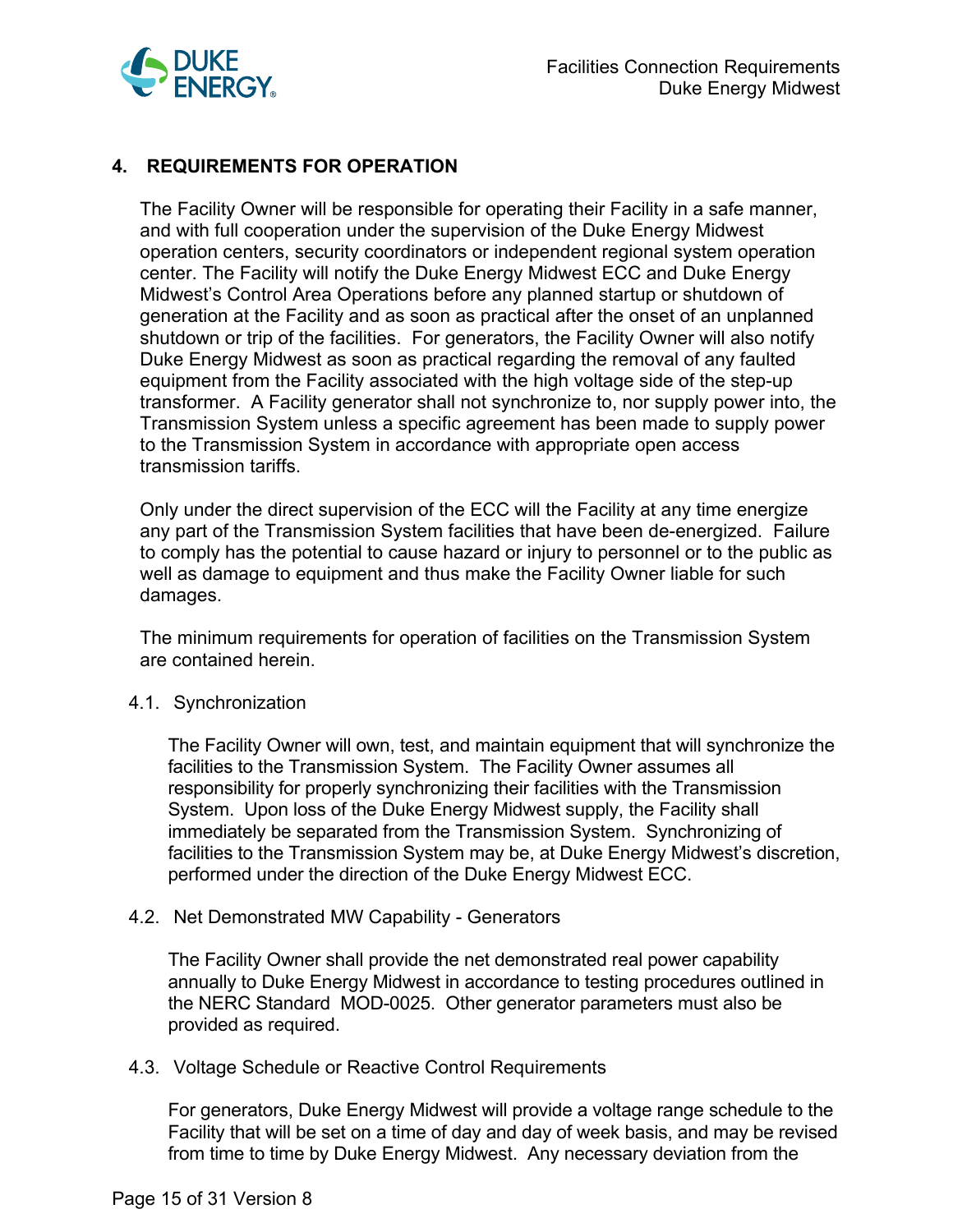

schedule for the safe and reliable operation of the Transmission System will be communicated to the Facility by the Duke Energy Midwest ECC. In general this voltage schedule will not request operation outside plus or minus 5% of the nominal Transmission System voltages of 345, 230, 138 (, and 69 kV.

Under certain conditions where a voltage schedule is inappropriate, Duke Energy Midwest may substitute adherence to a specified voltage schedule with a specified power factor.

## 4.3.1. Automatic Voltage Regulation - Generators

Unless otherwise agreed to, the Facility Owner will operate the generators with automatic voltage regulators in service and controlling voltage, consistent with Good Utility Practice. The voltage regulators will control voltage at the Interconnection Point consistent with the voltage schedule provided. Status of automatic voltage regulator (auto/manual or normal/abnormal condition) shall be provided to the Transmission Provider via EMS.

## 4.3.2. Voltage Range

Generators must be capable of continuous non-interrupted operation within a steady-state voltage range at the high side of the generator step-up transformer during system normal and single facility outage conditions. This range is from 90% to 105% of the nominal transmission voltage. Duke Energy Midwest's nominal system voltages are as indicated in Section 4.3 above. During Emergency and/or transient system conditions, when voltage may temporarily be outside of the 90% to 105% range, all reasonable measures should be taken to avoid tripping the Facility due to high or low voltage. Duke Energy Midwest's transmission system is designed to operate between 90% and 105% of nominal voltage during normal and single contingency conditions. If the requirements of the Facility Owner's equipment are more restrictive than these limits, then Duke Energy Midwest recommends the Facility Owner consider the installation of voltage regulation devices.

## 4.3.3. Reactive Power Factor and Power Factor Control

Unless otherwise agreed to, generators are to have the capability to sustain operation with an under-excited power factor of -0.90 or less and over-excited power factor of 0.95 or less, as measured at the high side of the generator step-up transformer. The generator must be able to achieve these rated power factors throughout its output range in accordance with testing outlined in NERC Standard MOD-025. For end users, the expected power factor of their load must be provided to Duke Energy Midwest. Depending on the location on the transmission system, Duke Energy Midwest may require the end user to improve its power factor and power factor control. For connections with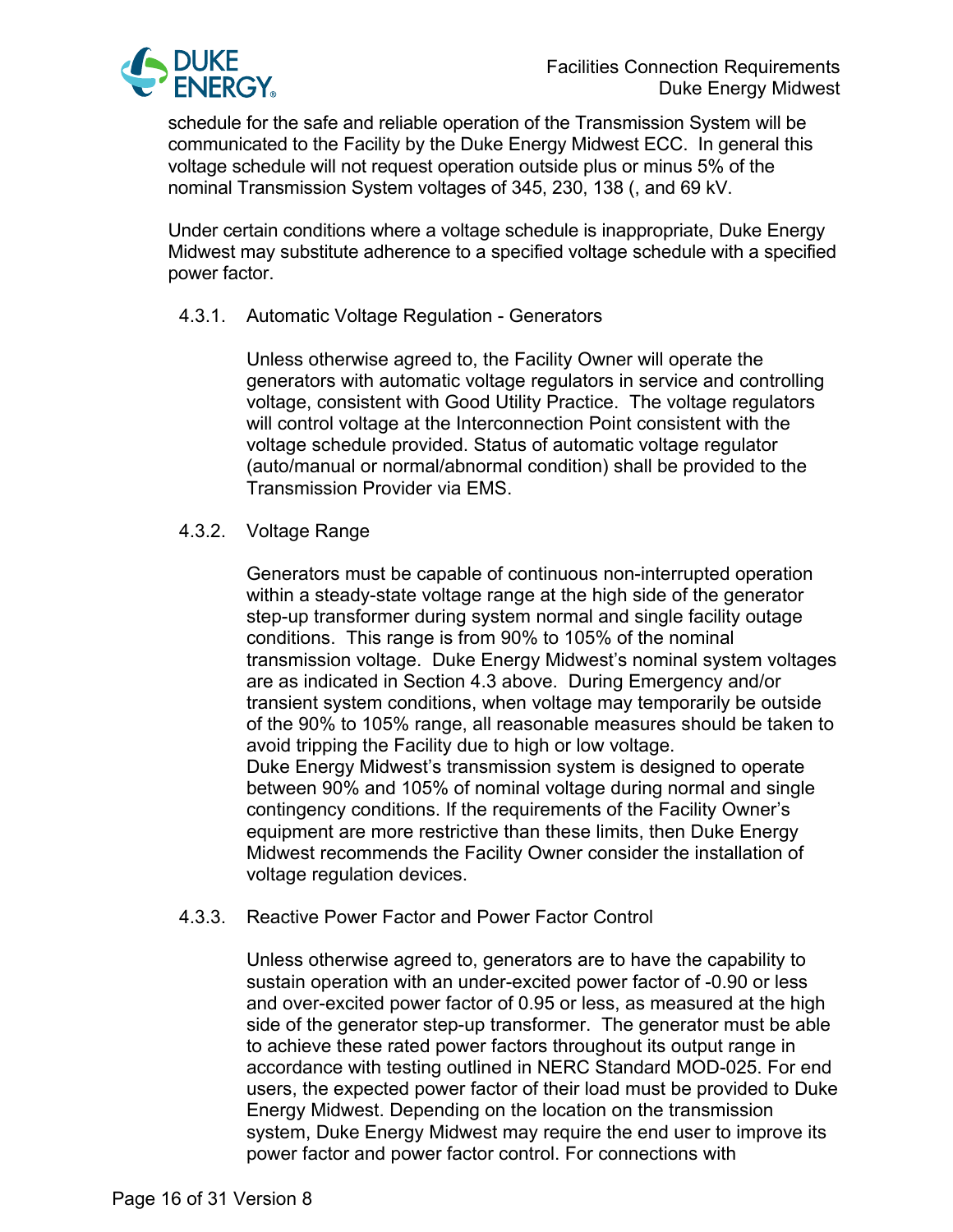

transmission systems, reactive flow between the two systems will be addressed in the interconnection agreement. In general the connecting transmission system shall acquire sufficient reactive resources within its system to protect the voltage levels under normal and contingency conditions. This includes the transmission system share of the reactive requirements of interconnecting transmission circuits.

#### 4.4. Frequency Range

Unless otherwise agreed to, the generators must provide support to maintain system frequency at or near 60 hertz. The Facility must be capable of continuous operation in the frequency range of 59.5 to 60.5 hertz. The facility's control equipment shall be set such that the voltage and frequency ride-through capability is in accordance with NERC Reliability Standard PRC-024-1 Attachment 1 (for frequency) and Attachment 2 (for voltage) and FERC Order 828 (Requirements for Frequency and Voltage Ride Through Capability of Small Generating Facilities). Settings will be coordinated with Duke Energy Midwest's Under Frequency Load Shed plan. Anti-islanding schemes shall not be employed unless they meet the specified voltage and frequency ride-through requirements.

4.5. Scheduled Outages and Maintenance Coordination

The Facility Owner is to consult with the Duke Energy Midwest System Operations Center ("ECC") for any scheduled Facility outages that affect the Transmission System and provide the annual outage/maintenance schedule for generators. The ECC will consult with the Facility Owner regarding the timing of scheduled maintenance of the Transmission System facilities that might reasonably be expected to affect the Facility-Owned Interconnection Facilities.

4.6. Switching, Tagging, Grounding, and Isolation Rules

The Facility will comply with Duke Energy Midwest's Switching, Tagging, and Isolation Procedures as Duke Energy Midwest may modify them from time to time. Duke Energy Midwest will provide the Facility Owner an initial one-time training of these procedures. Details of requirement and additional training requests will be covered under the Interconnection Agreement.

4.7. Other Applicable Operating Requirements

In order to assure the continued reliability of the Transmission System, the Facility may be requested to adhere to other operating requirements and/or common operating practices. These may include the performance not to exceed a specified forced outage rate, operations procedures during system emergencies, participation in Control Area operating reserves, provisions for backup fuel supply or storage, and provisions for Emergency availability identified by the North American Electric Reliability Council. (NERC)<sup>2</sup> Duke Energy Midwest may require

<span id="page-16-0"></span><sup>&</sup>lt;sup>2</sup> North American Electric Reliability Council, "Reliability Considerations for Integrating Non-Utility Generating Facilities with the Bulk Electric Systems," January 1992.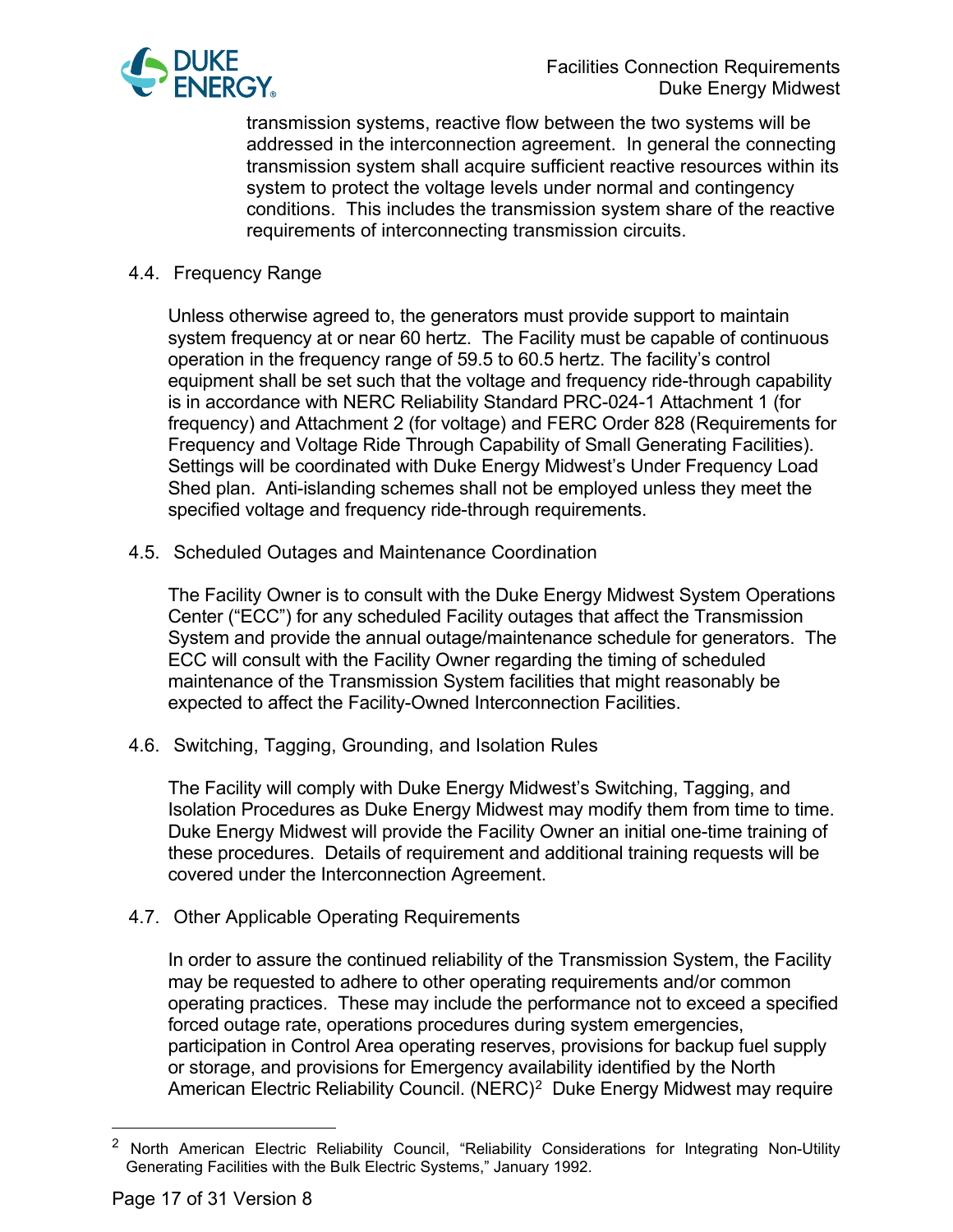

the Facility to provide Interconnected Operation Services. Such requirements shall be addressed in the Interconnection Agreement with the Facility.

Conformance with applicable requirements in NERC and RF Standards and Documents, particularly Standards MOD-025, VAR-002, PRC-002, is required. All data reportable to RF and/or NERC shall also be made available to Duke Energy Midwest.

#### 4.8. Break-Before-Make Transfer

In the cases where the Facilities have connections with another transmission system, the Transmission System will not be operated in parallel with this other transmission system by any action of the Facility unless such an agreement is in place between the Facility, the other transmission system, and Duke Energy Midwest. All Facility connection transfers between Duke Energy Midwest and the other transmission system must be a de-energized transfer (break-before-make type of transfer). Requests for any hot transfer (make-before-break transfer) or interconnected operation with another transmission system will be addressed in the Interconnected Agreement.

4.9. Transmission Tariffs

Duke Energy Midwest is a member of both MISO (Duke Energy Indiana), and PJM (Duke Energy Ohio and Kentucky). Connection to, and utilization of the Duke Energy Midwest transmission system is governed by the Open Access Transmission Tariffs of MISO and PJM , relative to the operating companies listed above.

#### 4.10. Operating Restrictions

Duke Energy Midwest reserves the right to request that the Facility reduce its output of Generation or to disconnect service to any Facility when consistent with Good Utility Practice and when necessary to alleviate any transmission constraint or Emergency. This will also be addressed in the Interconnection Agreement.

## **5. PROTECTIVE RELAYING AND COORDINATION**

The protective relaying scheme for interfacing with Duke Energy Midwest facilities will be determined on a case-by-case basis, based on the location, size of the facility, interconnection voltage, and configuration. Duke Energy Midwest will provide functional and performance requirements and in some cases relay settings for protective relays at the Facility Owner facilities that can have an impact on the reliability of the Transmission System. The functional requirements and relay settings will be based upon those outlined in NERC Standards PRC-001,-004,-005 and Duke Energy Midwest's protection philosophy. Duke Energy Midwest reserves the right to specify the protective relay type and manufacturer.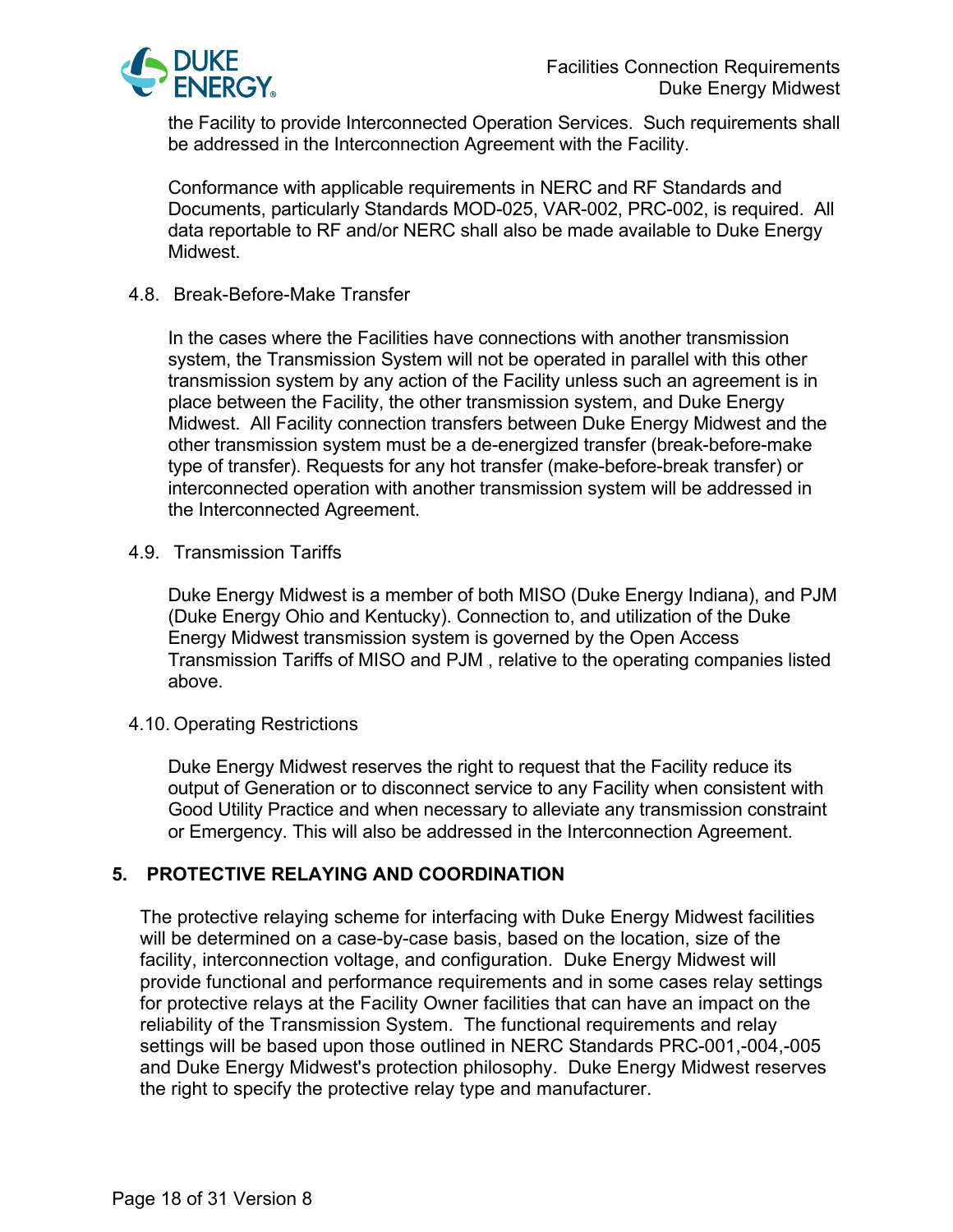

#### 5.1. Owner Facilities

The Facility Owner is solely responsible for protecting its own equipment in such a manner that electrical faults, disturbances, inadvertent phase unbalance, single phasing, or operations on the Transmission System do not cause damage to the Facility Owner's equipment.

The Facility Owner's protection scheme shall be designed to separate their system from the Transmission System under the following conditions:

- For faults within the Facility Owner's equipment in the protection zone which overlaps the interconnection.
- For faults in the adjacent Duke Energy Midwest owned or operated system which overlaps the interconnection.
- Whenever the Duke Energy Midwest supplied electrical source is unavailable.

The interconnect relays must be dedicated to protection of the interconnection and separate from any relays applied to the facility, even if this results in redundant relay functions.

The protective relays required by Duke Energy Midwest and any auxiliary-tripping relay associated with those relays shall be utility-grade devices. Utility grade relays are defined as follows:

- 1. Meet ANSI/IEEE Standard C37.90, "Relays and Relay Systems Associated with Electric Power Apparatus."
- 2. Have relay test facilities to allow testing without unwiring or disassembling the relay.
- 3. Have appropriate test plugs/switches for testing the operation of the relay.
- 4. Have targets to indicate relay operation.

Duke Energy Midwest may elect to specify settings, or alternatively may elect to review and approve Facility Owner specified relay settings for the Duke Energy Midwest-required relays to assure coordination between the Facility protective equipment and the Transmission System relays. It is the Facility Owner's responsibility to determine that their internal protective equipment coordinates with the required Duke Energy Midwest protective equipment and is adequate to meet all applicable standards to which the Facility is subject. Duke Energy Midwest further reserves the right to modify relay settings when deemed necessary to avoid safety hazards to utility personnel or the public and to prevent any disturbance, impairment, or interference with Duke Energy Midwest's ability to serve other customers.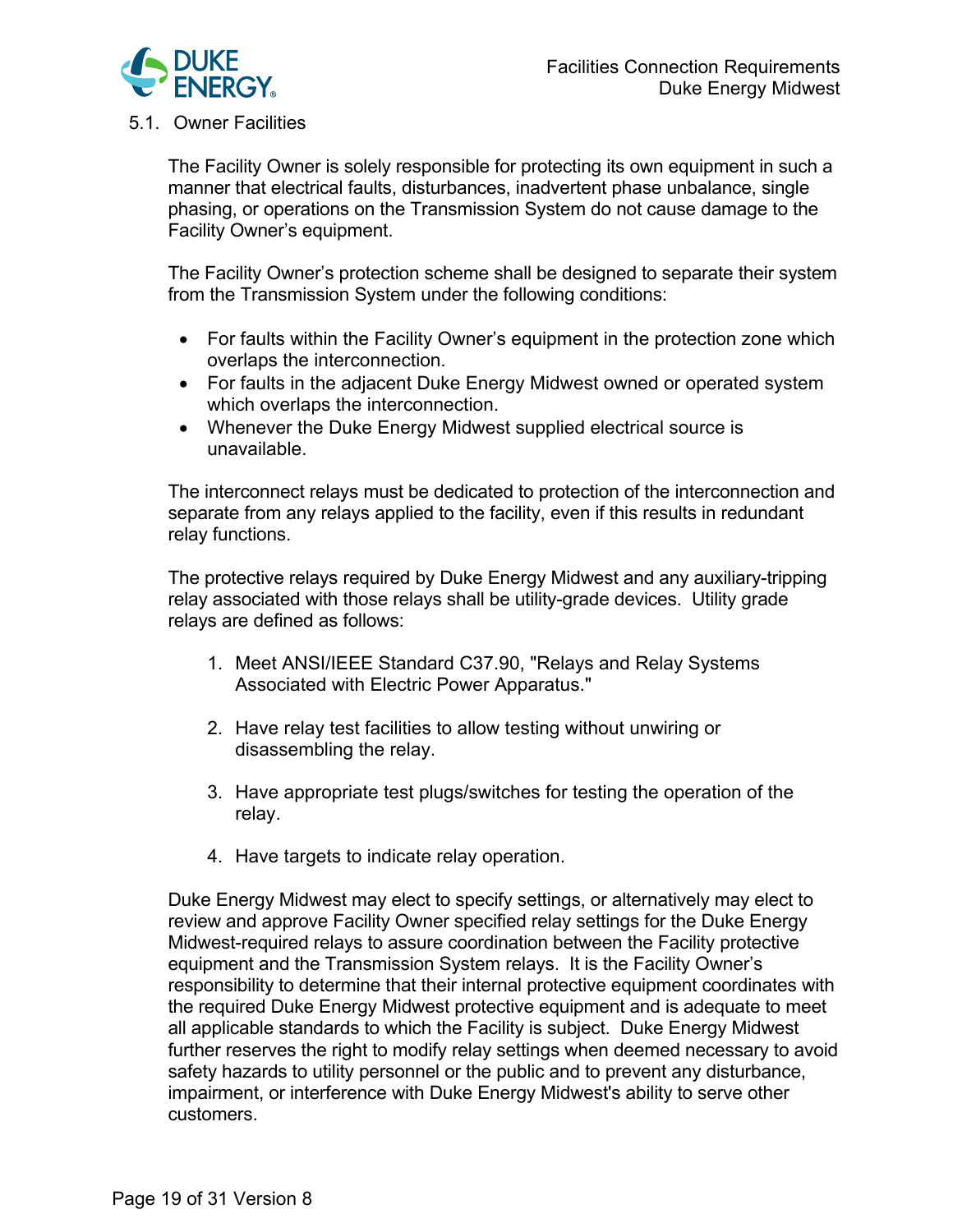

## 5.2. Duke Energy Midwest Facilities

If at any time it is determined that the use of the above relay systems cannot provide adequate protection to the Duke Energy Midwest system, the Facility Owner shall, at their expense, furnish and install additional relaying as requested by Duke Energy Midwest. This may include a transfer trip receiver(s) at the Facility-Owned Interconnection Facilities to receive tripping signals originating from a Duke Energy Midwest location(s). This additional protection would also necessitate, at the Facility Owner's expense, the purchase and installation of transfer trip equipment at the Duke Energy Midwest location(s) and a communication channel between the Duke Energy Midwest location(s) and the Facility.

## 5.3. Other Protection Requirements

See NERC Standards PRC-001, -004, 005 and VAR-002 (Available at [www.nerc.com](https://www.nerc.com/Pages/default.aspx) )

# **6. TESTING AND MAINTENANCE COORDINATION**

A Duke Energy Midwest approved organization shall test and maintain the relays, devices and control schemes, provided by the Facility Owner**,** for the protection of the Transmission System. The equipment to be tested and maintained may include circuit breakers, circuit switches, power fuses, instrument transformers, switches, surge arresters, bushings, relays, and associated equipment (including battery and battery charger). The testing and maintenance may include any initial set up, calibration, and check out of the required protective devices, periodic routine testing and maintenance, and any testing and maintenance required as the result of changes to protective devices by the Facility Owner or Duke Energy Midwest.

Duke Energy Midwest reserves the right to be present for all testing and maintenance performed by the Duke Energy Midwest approved organization. A copy of all test and maintenance reports shall be forwarded to Duke Energy Midwest.

If the Facility Owner's testing and maintenance program is not performed to the satisfaction of Duke Energy Midwest or at the required maintenance interval, Duke Energy Midwest reserves the rights to inspect, test, or maintain the protective devices required for the protection of the Transmission System. If the Facility Owner's protective relaying is determined to be unsatisfactory, Duke Energy Midwest reserves the authority to disconnect the Generation from the Duke Energy Midwest system.

All costs associated with the testing and maintenance of devices provided by the Facility Owner for the protection of the Transmission System, including costs incurred by Duke Energy Midwest in performing any necessary tests or inspections, shall be the responsibility of the Facility Owner.

See NERC Standards PRC-001, -004, 005, for information on maintenance and testing of protection schemes.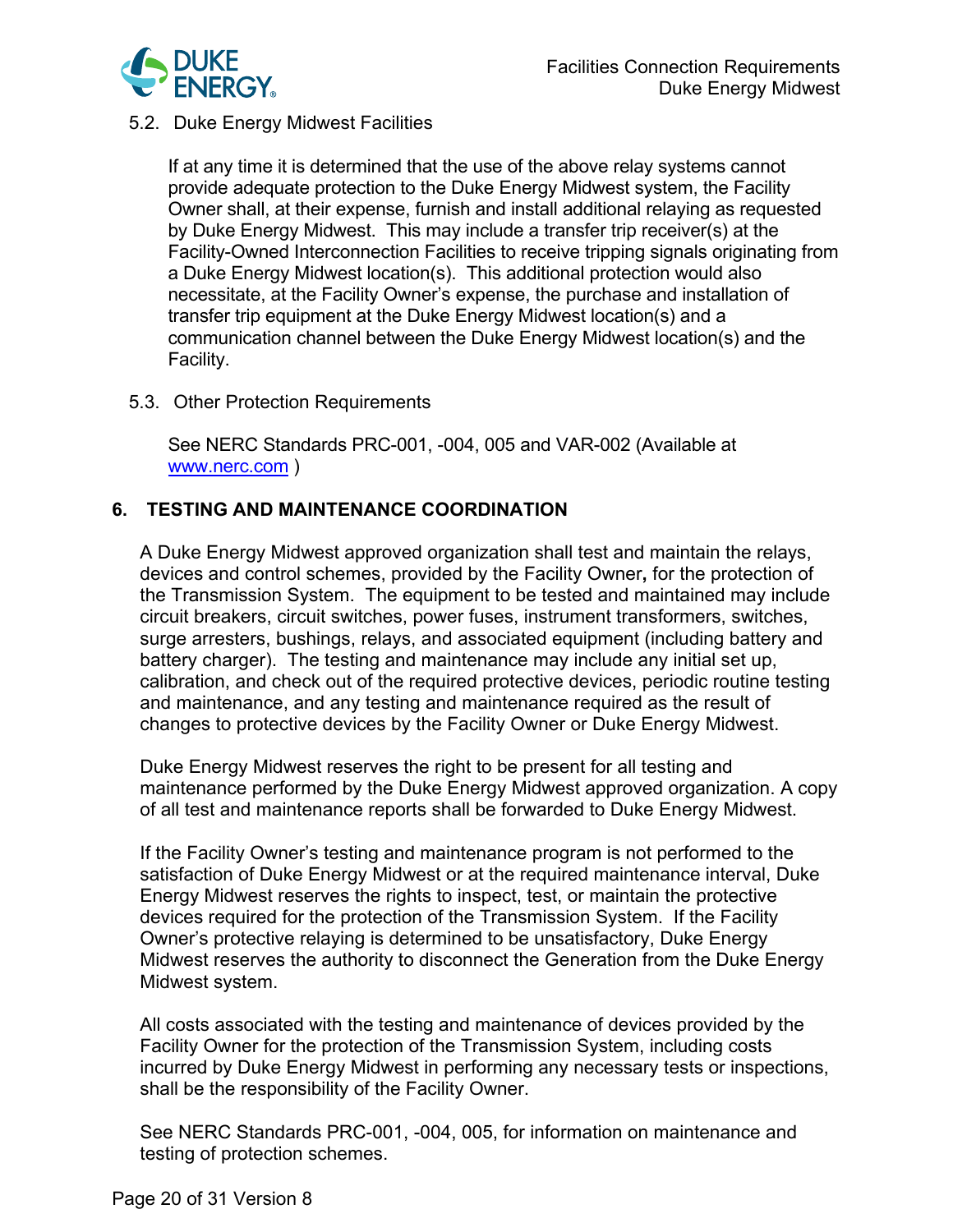

# **7. METERING**

## 7.1. Responsibilities.

It is the responsibility of the Facility Owner to make appropriate arrangements with MISO or PJM, as the Balancing Authority, for the following: a) ensuring that their new or materially modified Facilities are within the BA metered boundaries, which also serves to facilitate the process of the coordination between the two entities that will be required under numerous other standards upon the start of operation; b) proper coordination with MISO or PJM so that MISO or PJM, as Balancing Authority, can ensure that any associated Tie-Line, Pseudo-Tie, and Dynamic Schedule with an Adjacent Balancing Authority is equipped with a common source to provide information to both Balancing Authorities for the scan rate values used in the calculation of Reporting ACE per the requirements of NERC Reliability Standard BAL-005, R7.1.

At Facility Owner's expense, Duke Energy will install, own, operate, and maintain all metering and telemetering equipment. Facility Owner shall also provide space for required equipment. Additional metering and RTU and communication requirements for transmission interconnections are provided in the Duke Energy Midwest Engineering Guide – [Interconnection Metering.](file://CINCYFILE1/BULK/TranPlan/NERC%20STANDARDS/2009%20Data/FAC/FAC-001-0/InterconnectionMeteringGuide.pdf) A copy of this document will be provided to the requesting transmission entity.

## **Equipment Requirements**

Such metering equipment shall include standard types of meters, potential and current transformers, test switches, and such other appurtenances as necessary to provide instantaneous values of megawatts and megavars and an automatic record of megawatt-hours for each clock hour. To the extent there is a possibility of flows of electricity in either direction, such metering equipment shall provide metering data for each direction of flow. The timing devices of all meters shall be maintained in Eastern Standard Time (EST) and shall be synchronized as closely as practicable. Such metering shall also include a Phasor Measurement Unit (PMU) device that provides synchronized phasor and frequency measurements.

Phasor measurement units (PMU) and a high-accuracy satellite clock will be required for a proposed new generation facility that will be connected to the transmission system. At Duke Energy's discretion for generators less than or equal to 20 MW and for all generators greater than 20 MW, a phasor measurement unit (PMU) will be required on both the customer side and the Duke side of the Connection Point. A PMU is a device that measures the electrical waves at a location using a common time source for synchronization. Upon request, Duke Energy will provide the Facility Owner the type of device currently being applied to the Duke Energy Transmission System.

A PMU shall be installed on the Duke side of the Connection Point. The PMU must be capable of performing phasor measurements at a minimum of 30 samples per second which are synchronized via a high-accuracy satellite clock. A local phasor data collector (PDC) is not required at the substation.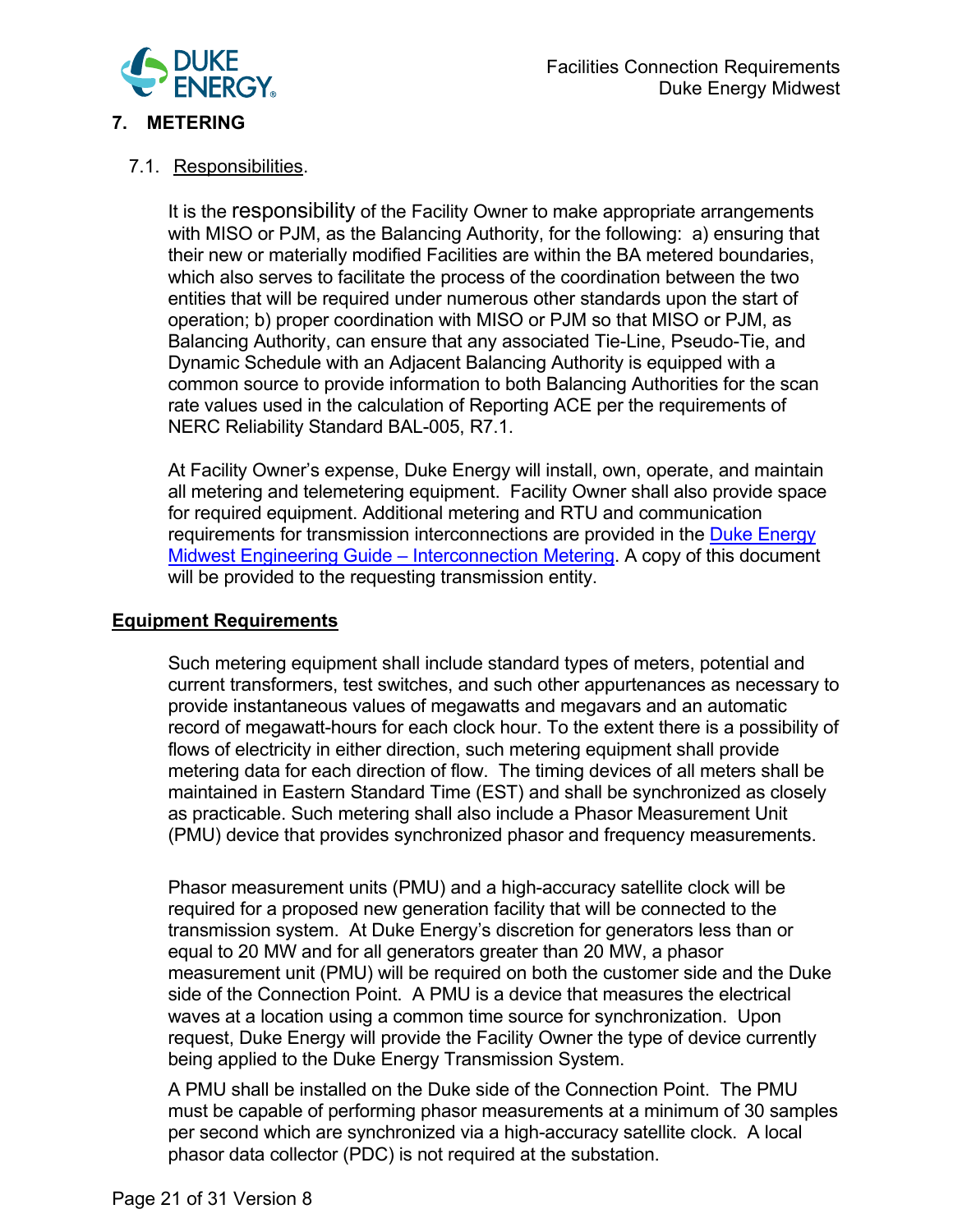

The customer shall install and maintain a PMU, at its expense, on the low side of the generator step-up transformer. The PMU must be capable of performing phasor measurements at a minimum of 60 samples per second which are synchronized via a high-accuracy satellite clock. A PDC is required to aggregate the data and be able to store the PMU data locally for thirty days and to transport the information to the Transmission Provider. To the extent the customer installs similar quality equipment, such as relays or digital fault recorders, that can collect data at least at the same rate as PMUs, and which data is synchronized via a highaccuracy satellite clock, such equipment would satisfy this requirement.

Upon request from the Transmission Provider, the customer shall provide all requested PMU data, including, but not limited to, the following: (a) gross MW and MVAR measured at the customer's side of the generator step-up transformer or other location approved by Duke Energy; (b) generator terminal voltage; (c) generator terminal frequency; and (d) generator field voltage and current, where available. Additional details regarding the requirements and guidelines of PMU data and telecommunication of such data are contained in NERC's Reliability Guideline for PMU Placement and Installation.

[\(https://www.nerc.com/comm/PC\\_Reliability\\_Guidelines\\_DL/Reliability%20Guideli](https://www.nerc.com/comm/PC_Reliability_Guidelines_DL/Reliability%20Guideline%20-%20PMU%20Placement.pdf) [ne%20-%20PMU%20Placement.pdf\)](https://www.nerc.com/comm/PC_Reliability_Guidelines_DL/Reliability%20Guideline%20-%20PMU%20Placement.pdf).

## 7.2. Accuracy

The accuracy of the instrument transformers will be 0.3 percent or better, and the accuracy of the meters and transducers will be 0.2 percent or better. The secondary wiring and burdens of the metering equipment will be configured so that they do not degrade the accuracy of the metering equipment. Revenue meters will be equipped with mass memory storage for backup data in the event of communications problems. If any metering equipment is found to be inaccurate by a margin of greater than that allowed under any applicable MISO, PJM , RF, or Duke Energy Midwest criteria, rules and standards, Duke Energy Midwest shall cause such metering equipment to be made accurate or replaced. In the event of a conflict between MISO, PJM, RF, or Duke Energy Midwest criteria, applicable MISO or PJM criteria shall govern.

## 7.3. Testing and Sealing of Meters

All revenue metering equipment installed shall be routinely tested and calibrated, and its accuracy of registration maintained, by Duke Energy Midwest in accordance with Good Utility Practice ,applicable MISO and PJM and Duke Energy Midwest criteria, rules and standards. All meters shall be sealed and may be broken only by Duke Energy Midwest on such occasions when the meters are to be inspected, tested, calibrated, or adjusted. Each Party shall comply with any reasonable request of the other concerning the testing, calibration and sealing of meters, the presence of a representative of the other Party when the seals are broken and tests are made, and other matters affecting the meters. If either Party believes that there has been a meter inaccuracy, failure, or stoppage, that Party shall immediately notify the other.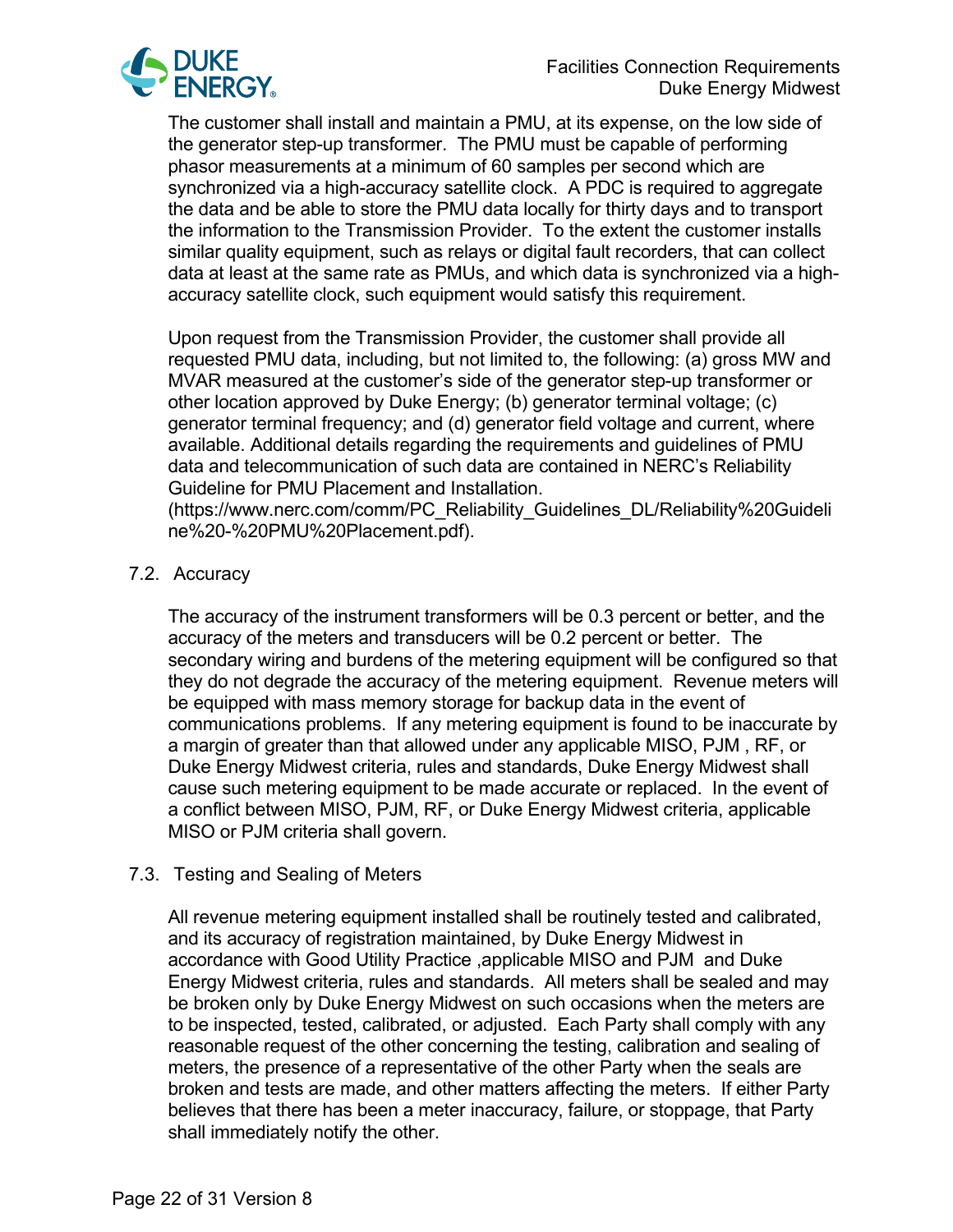

7.4. Location of Equipment.

Unless otherwise agreed upon, the location of the metering equipment will be at the Interconnection Point. If the Metering Point and the Interconnection Point are not at the same location, the metering equipment shall record measurements in a manner that accounts for losses occurring between the Metering Point and the Interconnection Point. Losses occurring between the Metering Point and the Interconnection Point shall be allocated pursuant to the applicable tariff.

7.5. Cost For Additional Equipment

Any additional required facilities, including required communication channels and equipment, shall be furnished and installed at the Facility Owner's expense.

## **Data Acquisition and Control Information.**

7.6. Responsibilities

At Facility Owner's expense, Duke Energy Midwest approved telemetering and backup telemetering equipment will be installed at the Metering Point to provide real-time data to Duke Energy Midwest's EMS and to all other participating parties. Facility Owner is also responsible for providing data to Duke Energy Midwest's EMS, by means of a remote terminal unit ("RTU") or other approved method.

## 7.7. Required Equipment

Telemetering equipment could include transducers, RTUs, modems, telecommunication lines, and any other equipment providing equal or better functionality. The RTU, or equivalent device, must have multiple communication ports to allow simultaneous communications with all participating parties. That device will accommodate Duke Energy Midwest's data communication requirements, including communication protocol, rate and mode. Backup metering, backup RTUs and communication links compatible with Duke Energy Midwest's communication system, will be provided in case of problems with the primary equipment. Backup metering will utilize separate instrument transformers and transducers from primary metering, for MW and MVAr values.

#### 7.8. Required Data

Data acquisition and control information will typically include, but not limited to:

- 1. Desired Generation MW set point for generators.
- 2. Automatic Generation control (AGC) status for generators.
- 3. Generator availability for generators.
- 4. Generation gross MW, MVAr output for generators.
- 5. Auxiliary MW, MVAr data for generators.
- 6. Generator minimum and base MW capability for generators.
- 7. Generator MW AGC high/low limit for generators.
- 8. Interconnection Point breaker and disconnect switch status/control/alarms.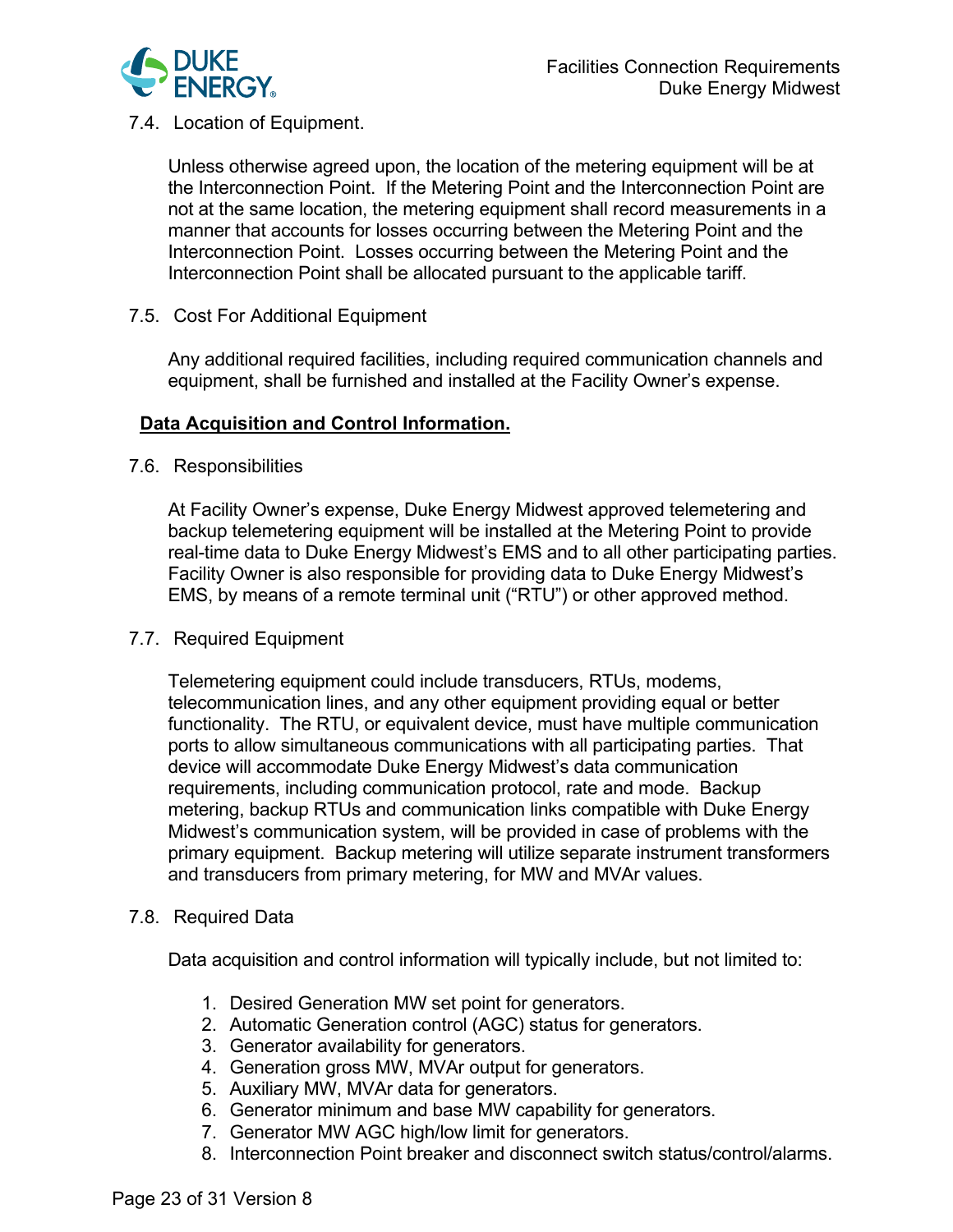

- 9. Interconnection Point MW, MVAr, voltage, and amperes.
- 10.Generator (if applicable) and substation metering (MWhr and MVArhr) data.
- 11.The PMU will typically include, but is not limited to: frequency, frequency rate of change, 3-phase voltage, 3-phase currents, calculate positive sequence phasors, and calculate 3-phase voltage and current angles.

# **8. VOICE COMMUNICATIONS AND PROCEEDURES**

Voice communications in the event of a transmission facility Emergency shall use the dedicated voice circuits, if available or public telephone network and phone number(s) designated for Emergency use.

- 8.1 In the event of a Transmission System or capacity Emergency, the Facility Owner may be notified by Duke Energy Midwest's ECC. Specific instructions may also be given regarding the operation of the Facility Owner's equipment. It is the Facility Owner's responsibility to ensure that the unit operators follow all instructions given by Duke Energy Midwest's ECC during these emergencies.
- 8.2 All generating facilities and transmission facilities are required to have in place a means of transmitting monitoring, accounting, and control data where appropriate to the Duke Energy Midwest control center(s) as noted below:
	- a) Telecommunications system utilized to support SCADA data exchange between Duke Energy transmission substation facility and Duke Energy Midwest ECC will consist of wireline based primary data circuit with cellular based backup data circuit.
	- b) Telecommunications system utilized to support SCADA data exchange between the Duke Energy transmission substation facility and Facility-Owned Interconnection facilities will consist of point-to-point fiber-optic connections. All SCADA communications between facilities shall utilize DNP 3.0 protocol via RS232 transport with fiber-optic transceivers.
	- c) For revenue-accuracy metering, a compatible and reliable communication media must be provided and maintained to enable Duke Energy to interrogate the meter, collect, merge, and store metering and usage data with Duke Energy remote metering and data acquisition system. Modes of communications could be, but not limited to, fiber optics, Ethernet, wireless modem, etc.
	- d) Communications for protection must function at the full performance level before, during, and after any power system fault condition (Service Performance Objective Class A per IEEE SA - 487-2015 - IEEE Standard for the Electrical Protection of Communications Facilities Serving Electric Supply Locations -- General Considerations).
	- e) Throughput operating times of the telecommunications system must not add unnecessary delay to the clearing or operating times of protection or remedial action schemes. Maximum permissible clearing times for faults are specified in Protection Requirements section of this standard. The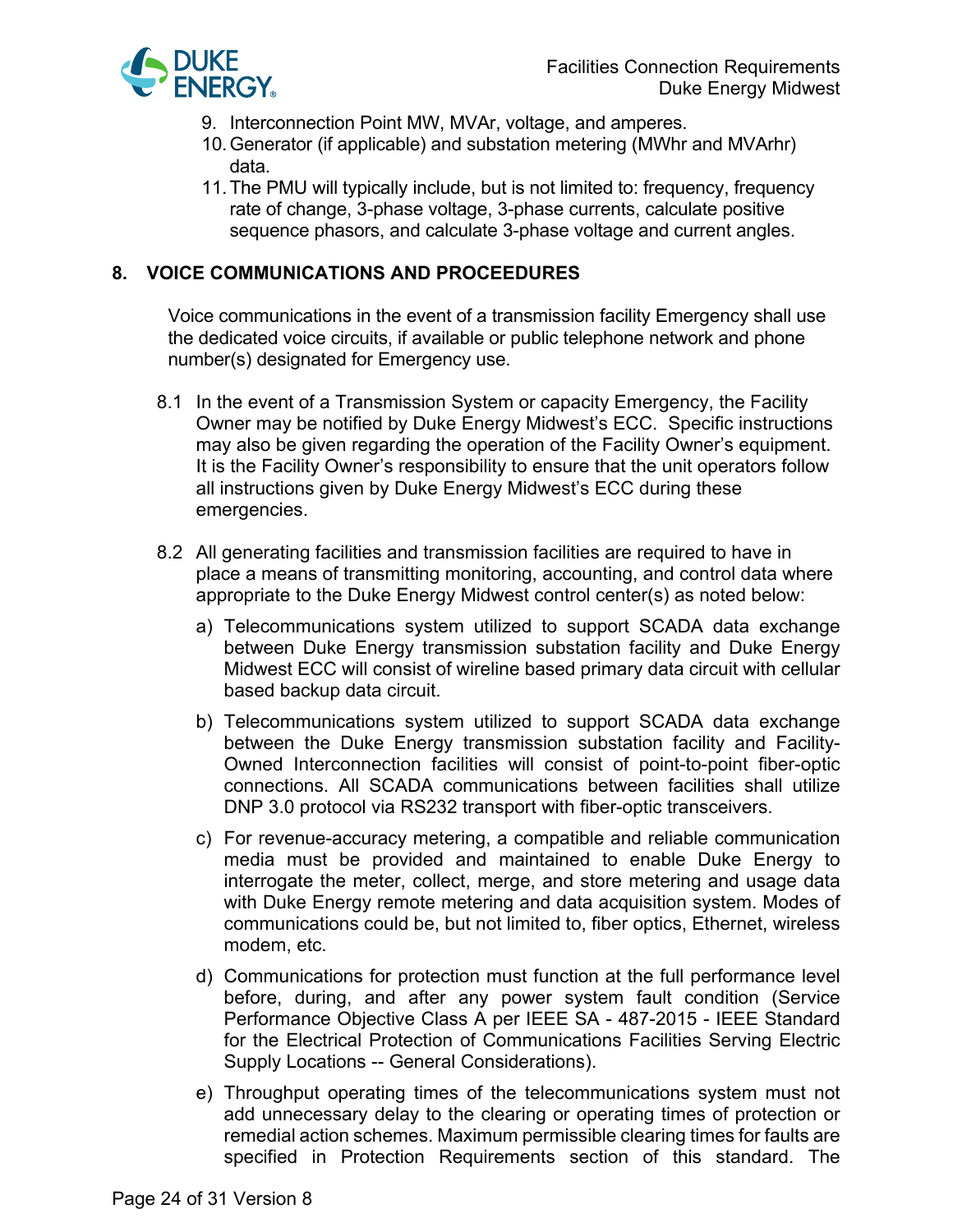

throughput operating times of the telecommunications system is only a portion of that total clearing time.

f) In order to provide maintainability and operability between the Facility-Owned Interconnection facilities and Duke Energy, tele-protection terminal equipment such as transfer trip units shall be functionally compatible. 'Tone' equipment must be of the same manufacturer and type. The need or implementation of peripheral capabilities such as signal counters, test switches, etc. are not required to be identical to those used at Duke Energy facilities. Duke Energy prefers the use of terminal equipment that is the current Duke Energy standard for the control application. Duke Energy will consider the use of alternative equipment and/or technologies as proposed by the Facility Owner as long as the equipment is suitable for the purposes of the control application required

# **9. COSTS INCURRED**

The Facility Owner shall reimburse, pursuant to the OATT where applicable, all costs incurred by Duke Energy Midwest to provide an interconnection of their Facility to the Transmission System. The costs include but are not limited to:

- 1. Each review of the engineering and engineering drawings associated with the Facility.
- 2. All metering not covered under the OATT of general applicability.
- 3. All necessary facility modifications on the Transmission System to adequately accommodate the interconnection of the Facility Owner's facilities.
- 4. All communications circuits required for telemetering, protective relaying, and/or voice communications with the Facility.
- 5. All protective relaying and devices required for the protection of the Transmission System due to the addition of the Facility.
- 6. All protective relaying required for protecting the Facility from faults and abnormal system operating conditions.
- 7. Duke Energy Midwest equipment replacements or modifications due to an increase in available short circuit fault current directly caused by the addition of the Facility Owner's equipment.
- 8. Calibration, testing, and maintenance of relays and protective devices provided by the Facility Owner for the protection of the Transmission System.
- 9. All telemetering equipment to provide necessary telemetry to the Duke Energy Midwest ECC.
- 10.All studies performed by Duke Energy Midwest pertaining to the Facility.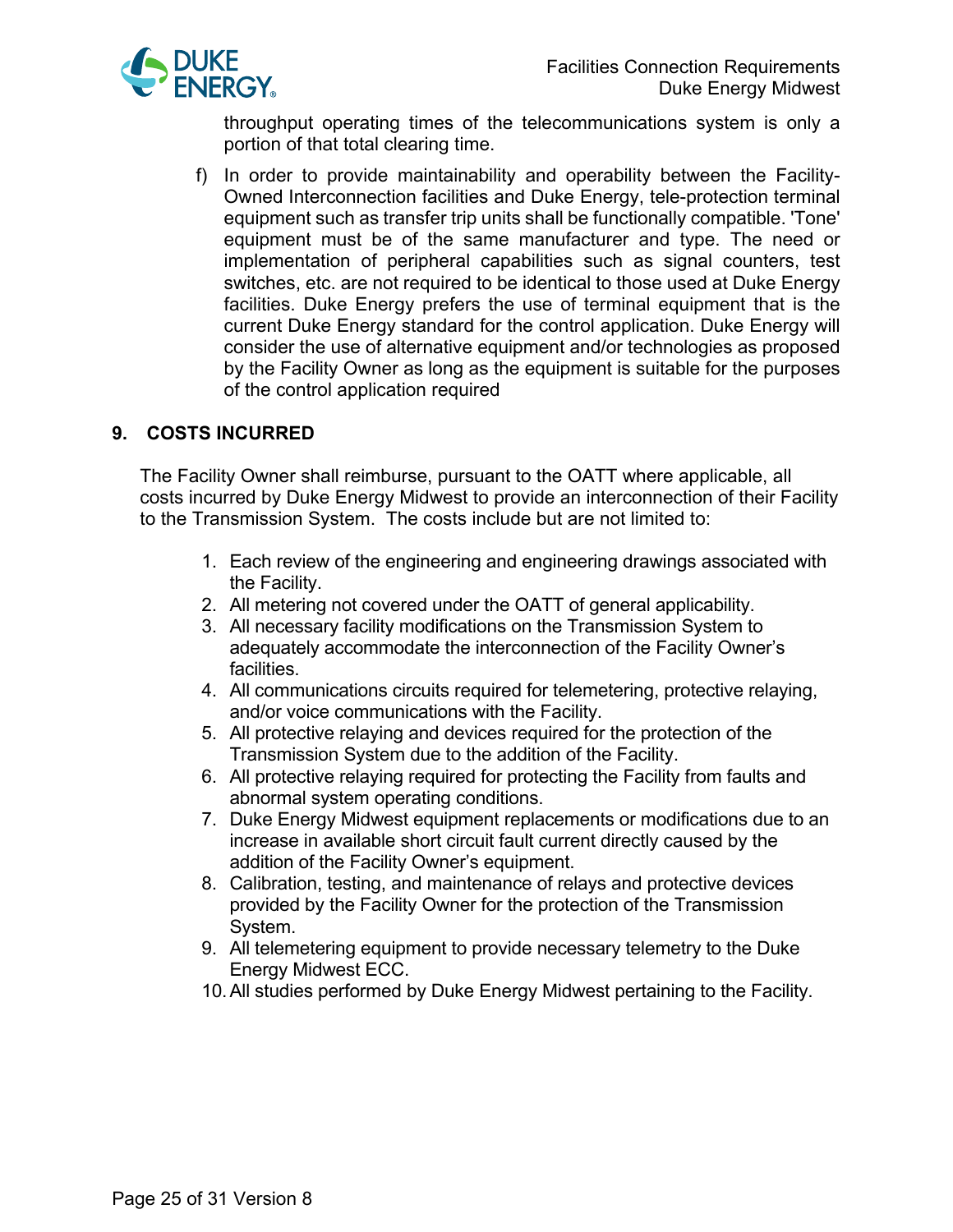

# **10. DESIGN REVIEW**

The Facility Owner is responsible for submitting all specifications and detailed plans to Duke Energy Midwest for review and approval prior to receiving permission to connect to the Transmission System.

Duke Energy Midwest requires notification in letter form for the proposed installation of any Generation, including an Emergency generator utilizing a make-before-break transfer switch. In order to allow for timely exchange of information, this notification should be provided during the preliminary planning stages of the proposed Facility.

10.1. Notification of Intent

Within at least six (6) months prior to the proposed in-service date of the facility, the Facility Owner is required to complete and forward a Notification of Intent to Install and Operate Facilities (NIOF) to the Director, Bulk Transmission Planning with all necessary attachments, which shall include:

- 1. A summary signed by the Facility Owner management that provides a general description of the intended manner of operation for the Facility.
- 2. Three copies of drawings and specifications prepared and approved by a registered professional engineer adequately detailing the Facility location and proposed location of the facilities with respect to the Facility Owner's desired Interconnection Point and the appropriate disconnecting devices identified in Section 3.6.
- 3. Three copies of a comprehensive single-line diagram prepared and approved by a registered professional engineer. This information must comprehensively show the Facility Owner's intended configuration for operation including switching devices, transformers, protective devices, metering devices, capacitors, proposed conductor sizes, etc.

Duke Energy Midwest will review the information supplied with the NIOF and provide appropriate engineering and operational comments and/or concerns that must be addressed and jointly resolved with Duke Energy Midwest. This review will also include a summary addressing other tangible responsibilities and associated estimated costs the Facility Owner will incur as reflected in Section 9 of this document.

10.2. Facility Data/Including Equipment Ratings

At least three (3) months prior to the in-service date, Duke Energy Midwest shall receive the following data as listed below. If the data is not available three months prior to the in-service date, the Facility Owner shall provide estimates based on their design information. Such data shall be identified, as "estimated" and replaced with actual data by the Facility Owner as it becomes available prior to installation.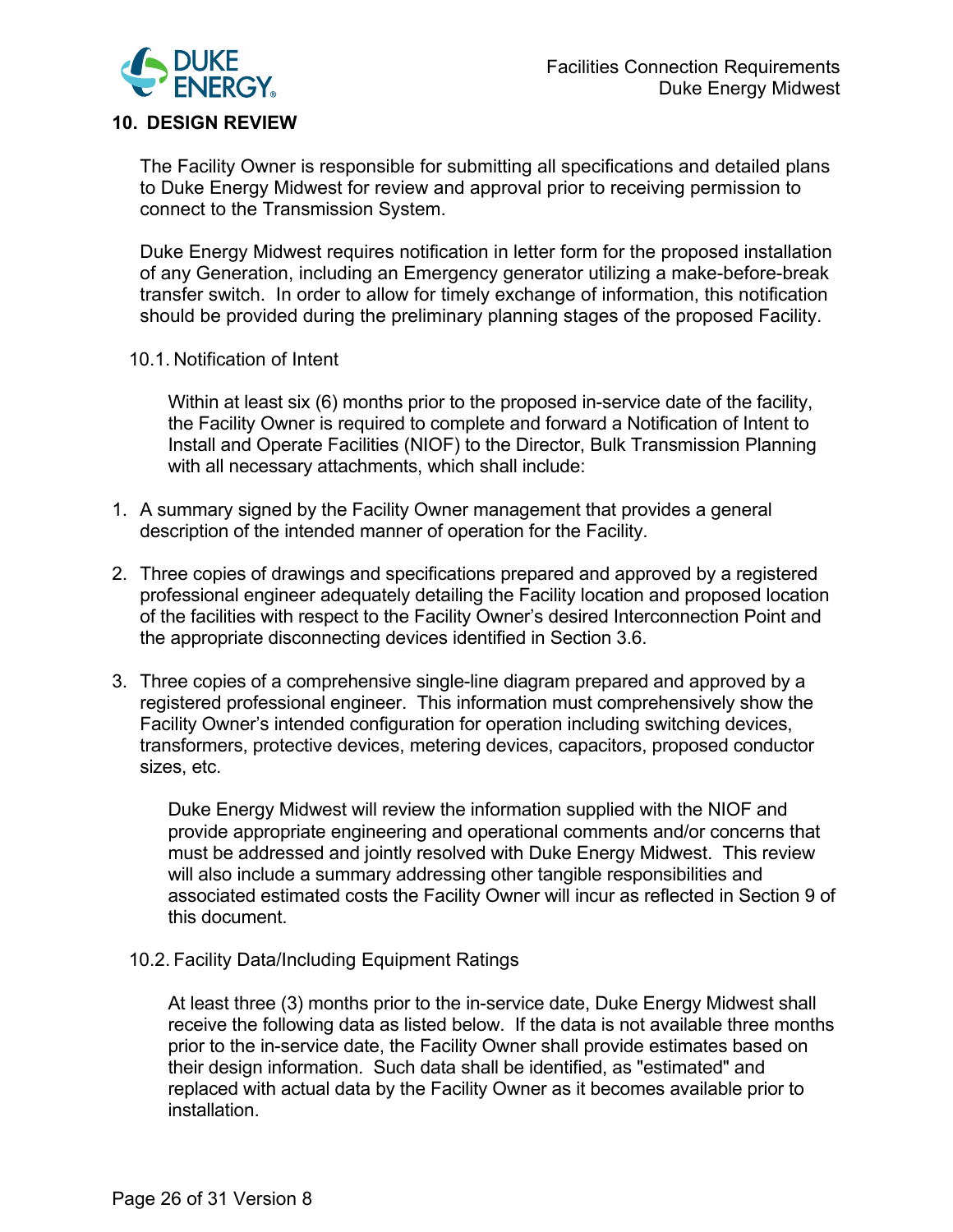

The purpose of Facility data to be provided to Duke Energy Midwest by the Facility Owner is to ensure proper coordination to protect against equipment or facility damage, to mitigate safety hazards to utility personnel and the public, and to minimize disturbances, impairment, or interference with Duke Energy Midwest's ability to serve other Transmission System users.

10.2.1. Data on Equipment to be Installed

- a. Interrupting Devices and Relays Complete manufacturer's data for interrupting devices and relays or fuses used for the protection of the Duke Energy Midwest system and the Facility.
- b. Power Transformers Complete nameplate or test sheet data, including manufacturer, serial number, high- and low-side voltage taps, kVA ratings, impedance, load loss and no load loss watts, high- and low-side voltage winding connections, low-side voltage winding grounding (if used), and high voltage inrush current.
- c. Power Capacitors Location, kV and kVAr rating of capacitor banks, number of units, and bank configuration.
- 10.2.2. Data on the Facility protection equipment, including make-before-break transfer switches, fuses, breakers, relays, relay settings associated with the proposed Facility, and detailed schematic diagrams of protective relaying proposed for the Transmission System.

Complete manufacturer's data and specifications for make-before-break transfer switches, including transfer times and conditions of transfer, testing procedures, equipment schematics, and backup protection.

- 10.2.3. Information on characteristics of load, such as initial and near future expected load (MW and MVAR), power factor of such load, voltage level at point of interconnection, and dynamic (Flicker, Harmonics, etc.) character of such load.
- 10.2.4. Minimum and maximum required operating voltages.
- 10.2.5. Generator Data (if applicable):
	- a. Type (synchronous, induction, dc with solid-state inverter, etc.)
	- b. Nameplate data and ratings, including any rectifying, regulating, or inverting equipment
	- c. Harmonic content at full rated output
	- d. Detailed Generation Dynamic Performance Data
	- e. Real and reactive capabilities at scheduled voltages
- 10.2.6 Electric one-lines and schematic diagrams showing the Facility, the Interconnection Facilities, the Transmission System, and the protective relaying.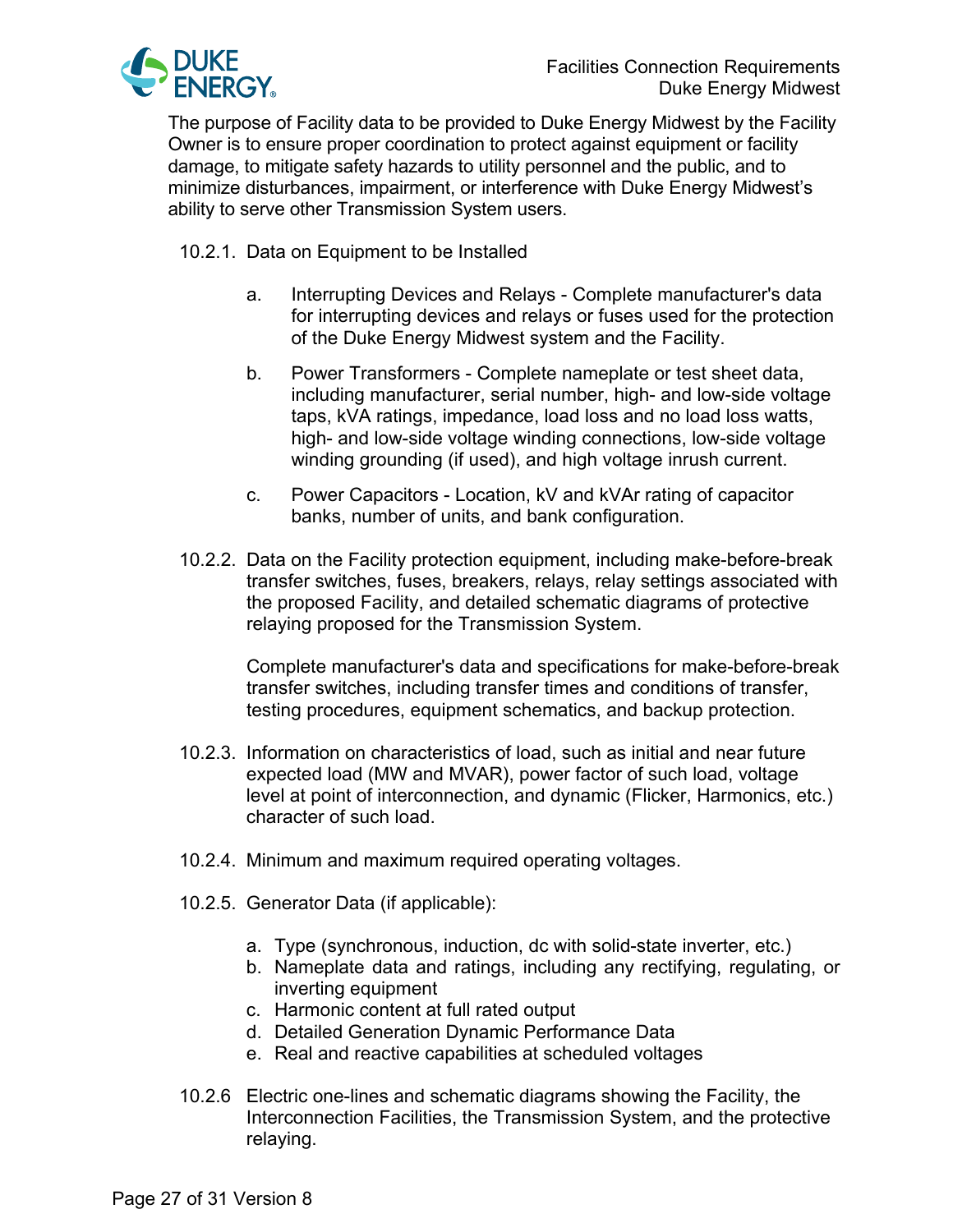

## **11. INSPECTION REQUIREMENTS (EXISTING OR NEW)**

Duke Energy Midwest personnel must inspect and approve the Facility before it can be energized. The inspection will focus on all substation equipment from the first protective fault-interrupting device to the Interconnection Point. This may include circuit breakers, circuit switchers, power fuses, instrument transformers, switches, surge arresters, bushings, relays and associated equipment (including battery and battery chargers). The inspection will consist of a visual inspection of all major equipment as well as review of required test results.

#### **12. FINAL DOCUMENTATION**

Duke Energy Midwest shall receive final documentation of the Facility that replaces the above specifications and data submitted for the design review under Section 10.2 once the Facility is ready for operation.

Prior to operation of a Facility, the Facility Owner shall supply to Duke Energy Midwest three copies of all-final electric one-line diagrams, equipment data, and schematic diagrams. Subsequent revisions affecting the Facility shall be documented with three copies of the revised electric one-line and schematic diagrams.

#### **13. APPROVALS**

Duke Energy Midwest reserves the right to review and approve/accept the equipment used, design, construction, testing, and maintenance of the protective equipment provided by the Facility for protection of the Transmission System.

Prior to the connection with, energizing of, or operation of the Facility, the Facility Owner shall obtain approval from or acceptance by Duke Energy Midwest for the Facility, electrical equipment specifications, and operating procedures.

Duke Energy Midwest will issue final approval for operation of the Facility. For generators and transmission interconnections, a signed Interconnection Agreement with Duke Energy Midwest is required for final approval of the interconnection and before connection of the Facility to the Transmission System. Duke Energy Midwest reserves the right to refuse operation of the Facility for failure of the Facility Owner to meet any of the requirements stated herein to Duke Energy Midwest's satisfaction.

Duke Energy Midwest's review, approval, or acceptance of the proposed Facility specifications, equipment, design, and plans shall not be construed as confirming or endorsing the design or warranting the safety, durability, reliability, adequacy, or otherwise of the Facility Owner's Facility.

## **14. SPECIAL PROVISIONS**

Special provisions may be made with operators of small power production facilities and other co-generators pursuant to rules of the Federal and/or State agencies of the applicable regulatory jurisdiction.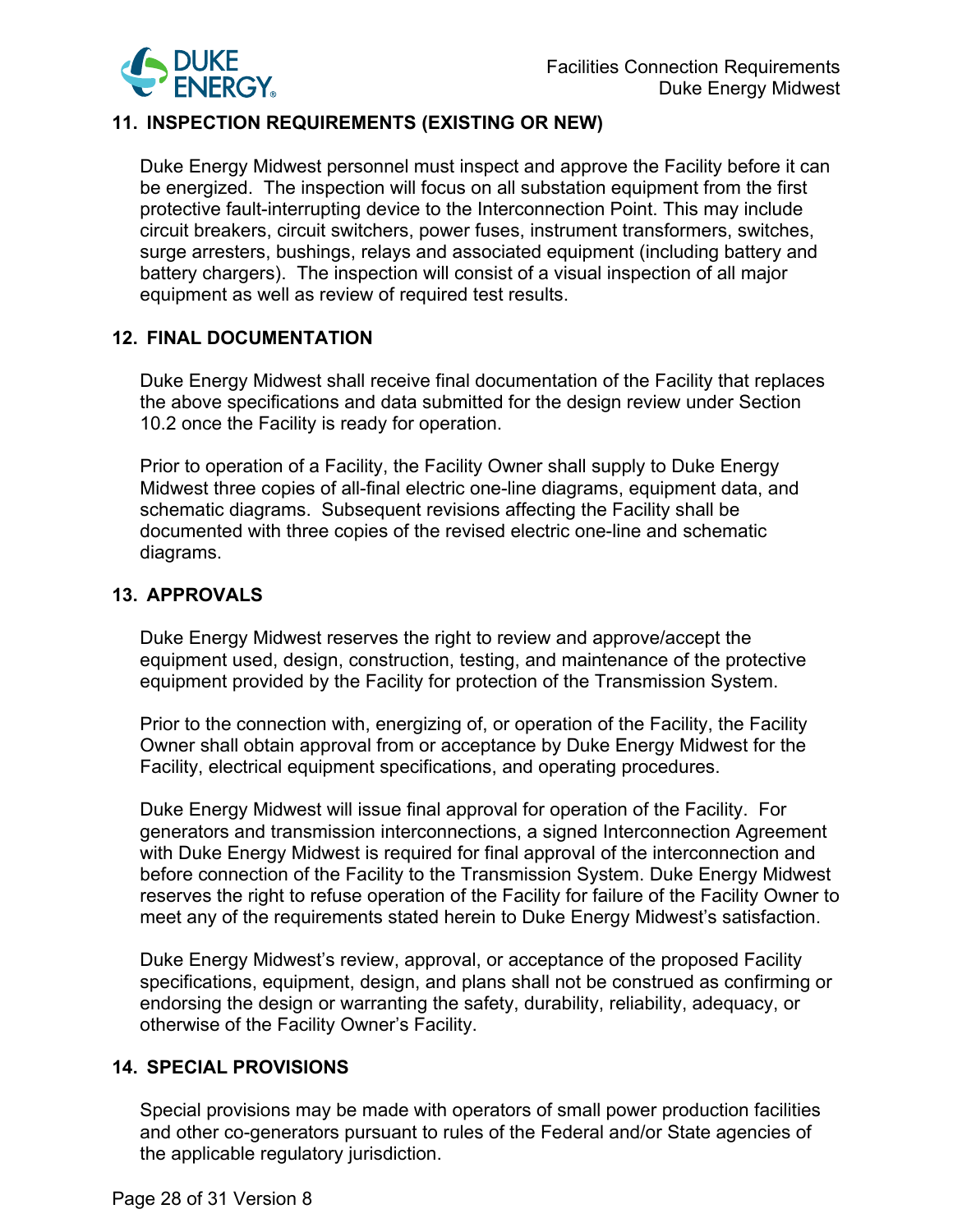

# **15. COORDINATION WITH OTHER CODES, STANDARDS, AND AGENCIES**

The information contained in this document is supplementary to and does not intentionally conflict with or supersede the National Electric Code (NEC) as approved by the American National Standards Institute (ANSI) or such federal, state and municipal laws, ordinances, rules or regulations as may be in force within the cities, towns or communities in which Duke Energy Midwest furnishes electric service. It is the responsibility of the Facility Owner to conform to all applicable national, state and local laws, ordinances, rules, regulations, codes, etc.

## **16. INDEMNIFICATION**

The Facility Owner, for itself, its successors, assigns and subcontractors will be required to pay, indemnify and save Duke Energy Midwest, its successors and assigns, harmless from and against any and all court costs and litigation expenses, including legal fees, incurred or related to the defense of any action asserted by any person or persons for bodily injuries, death or property damage arising or in any manner growing out of the use and reliance upon the information provided by Duke Energy Midwest. Reliance upon the information in this document shall not relieve the Facility Owner from responsibility for the protection and safety of the general public.

The use and reliance upon the information contained in this document shall in no way relieve the Facility Owner from the responsibility to meet NEC and NESC requirements governing their design, construction, operation, and materials.

## **17. VOLTAGE FLICKER CRITERIA AND HARMONIC ISTORTION CRITERIA**

This document summarizes Duke Energy Midwest policy on voltage Flicker and harmonic distortion for customers connected to the electrical system via a Company dedicated transformer or a Customer owned transformer. The term Company is defined as Duke Energy Midwest. The term Customer is defined as the Party connected to the Duke Energy Midwest system.

**I. POINT OF COMPLIANCE** – The point where the Company dedicated transformer or Customer owned transformer connects to the Company system will be the point where compliance with the voltage Flicker and harmonic distortion requirements are evaluated.

**II. VOLTAGE FLICKER CRITERIA** – The Company requires that the voltage Flicker occurring at the point of compliance shall remain below compatibility levels in LV systems and below planning levels in MV, HV, and EHV systems. Acceptance of Flicker emissions by the Facility Owner shall follow IEC 61000-3-7, "Assessment of emission limits for fluctuating loads in MV and HV power systems." Compatibility levels for LV  $(\leq 1)$ kV) Flicker are Pst = 1.0 and Plt = 0.8. Planning levels for MV (1kV<V≤35kV) Flicker are Pst =  $0.9$  and Plt 0.7. Planning levels for HV and EHV ( $>$ 35kV) are Pst = 0.8 and Plt = 0.6.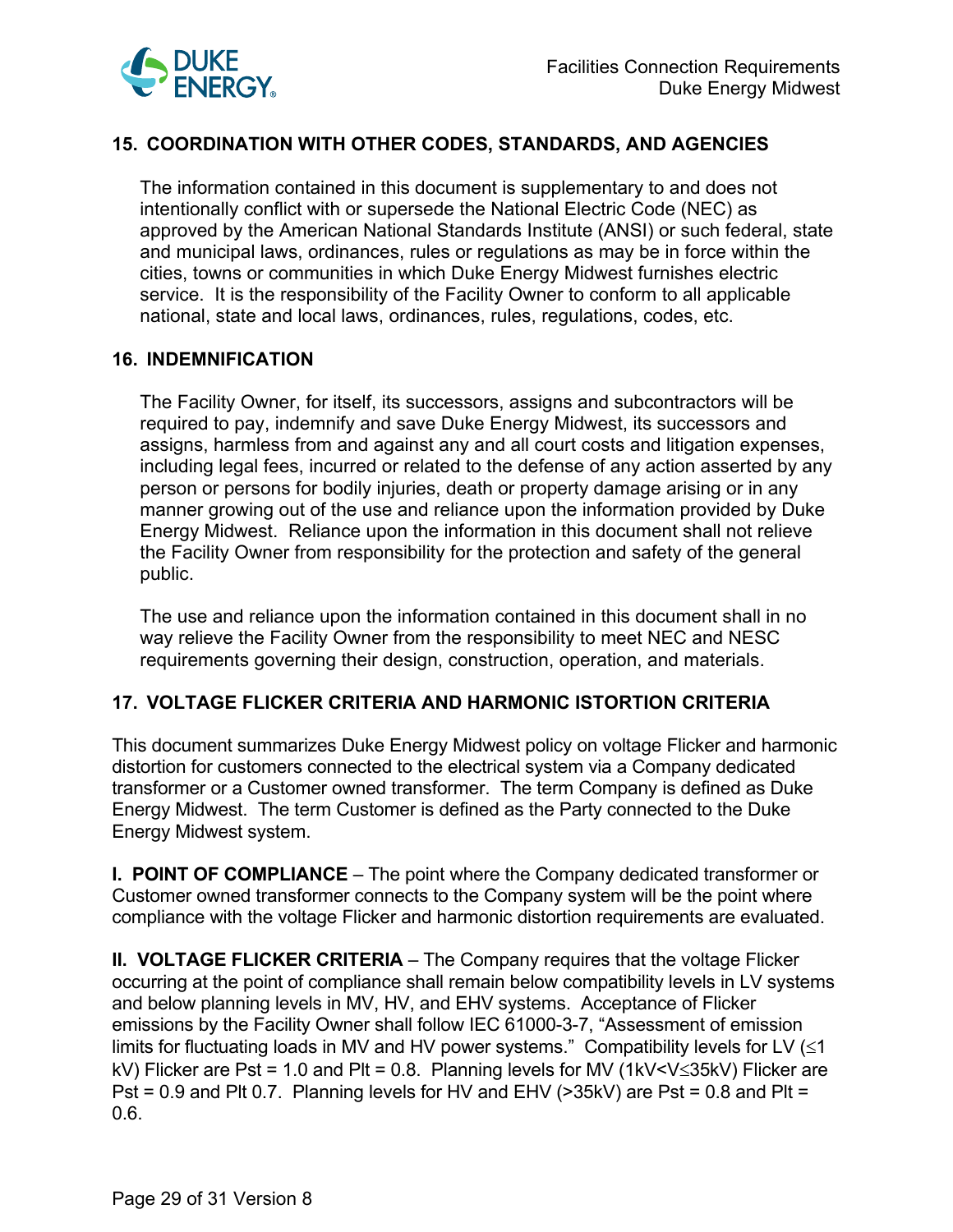

The Facility Owner agrees it will adhere to these limits at the 99% compliance level. The Facility Owner further agrees that under no circumstances will it permit the Facility contribution to voltage Flicker to exceed the Duke Energy Midwest criteria, whether or not complaints are received or service/operational problems are experienced on the Duke Energy Midwest subtransmission or Transmission System. Should complaints be received by Duke Energy Midwest or other operating problems arise, or should the Facility Flicker exceed the Pst and Plt limits, the Facility Owner agrees to take immediate action to reduce its Flicker to a level at which Flicker complaints and service/operational problems are eliminated.

Corrective measures could include, but are not limited to, modifying production methods/ materials or installing, at the Facility Owner's expense, voltage Flicker mitigation equipment such as a static var compensator. Duke Energy Midwest will work collaboratively with the Facility Owner to assess problems, identify solutions and implement mutually agreed to corrective measures.

If the Facility Owner fails to take corrective action after notice by Duke Energy Midwest, then Duke Energy Midwest shall have such rights as currently provided for under its tariffs, which may include discontinuing service, until such time as the problem is corrected.

**III. HARMONIC DISTORTION CRITERIA -** Duke Energy Midwest also requires that the Facility Owner's operation be in compliance with the Duke Energy Midwest Harmonic Distortion Guidelines (see Exhibit 2). These requirements are based on IEEE Standard 519, "IEEE Recommended Practices and Requirements for Harmonic Control in Electric Power Systems". In addition, the Facility's operation shall not cause interharmonic currents in excess of those limits for even Harmonics.

The Facility Owner agrees that the operation of motors, appliances, devices or apparatus served by its system and resulting in harmonic distortions in excess of Duke Energy Midwest's requirements will be the Facility Owner's responsibility to take immediate action, at the Facility Owner's expense, to comply with Duke Energy Midwest's Harmonic Distortion Requirements. Duke Energy Midwest will work collaboratively with the Facility Owner to assess problems, identify solutions and implement mutually agreed to corrective measures.

If the Facility Owner fails to take corrective action after notice by Duke Energy Midwest, then Duke Energy Midwest shall have such rights as currently provided for under its tariffs, which may include discontinuing service, until such time as the problem is corrected.